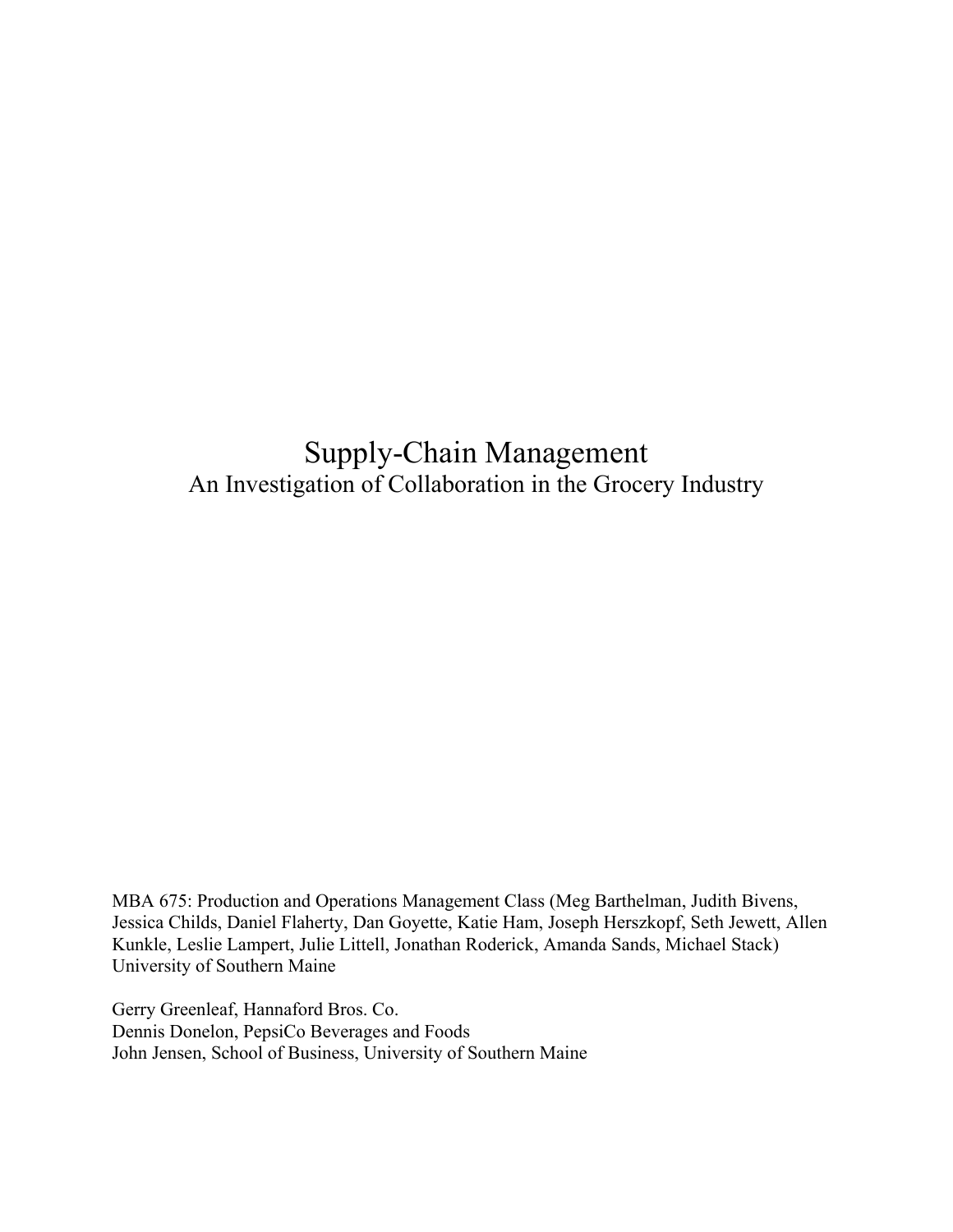# Executive Summary

This white paper provides some detail and conclusions drawn from a joint initiative of Hannaford Bros. Co., Quaker Oats, and the University of Southern Maine. This initiative, to investigate collaboration in the supply chain from the perspective of retailers and manufacturers in the food industry, was the result of the supply-chain effectiveness survey published by the Food Marketing Institute (FMI), Food Distributors International (FDI) and Grocery Manufacturers of America (GMA) in July 2002. This survey points out the need for increased collaboration as a critical aspect of future operations in the food industry.

The University of Southern Maine's *MBA Production and Operations Management* class was invited to investigate collaboration in the food industry supply chain. After an extensive literature review and interviews with executives at both Hannaford and Quaker Oats, surveys were sent to additional retailers and manufacturers to assess collaboration in the food industry. The initial review of the research indicated an opportunity to further understand the relationship of procurement strategy and position within the supply chain (i.e., retailer or manufacturer) and its influence on the level of collaboration in the grocery industry. Some of the key issues and findings discovered during the investigation and areas that need additional study are summarized.

Collaborative efforts in a supply chain are often credited with service efficiencies, improved quality and reduced costs for all participants. Most companies in this study engaged in some form of collaboration; however, there was a low percentage of formal collaborative efforts. Substantial evidence was found that the participants recognize the value of collaboration and would be willing to increase collaboration. Most participants are willing to share information with their partners, but many are not doing so. In general, retailers in our survey are more willing than manufacturers to share data. This paper reveals the types of data the participants consider important and the types they are willing to share with their supply-chain partners.

Specifically, there are several major findings:

- Formal collaboration exists but the magnitude is low. While information is readily shared, the majority of collaborative efforts are sporadic and informal.
- The Every-Day-Low-Cost (EDLC) procurement strategy may significantly improve a firm's ability to secure commitment from partners to collaborate and share information. The Hi/Lo procurement strategy may significantly improve a firm's ability to take advantage of promotions and share information with partners, but it may also hamper the ability to accurately forecast demand, ensure product availability and maintain inventory levels.
- It appears that neither procurement strategy may affect the ability of firms to collaborate. The two procurement strategies (EDLC and Hi/Lo) appear to differ in the way they support or resist collaboration.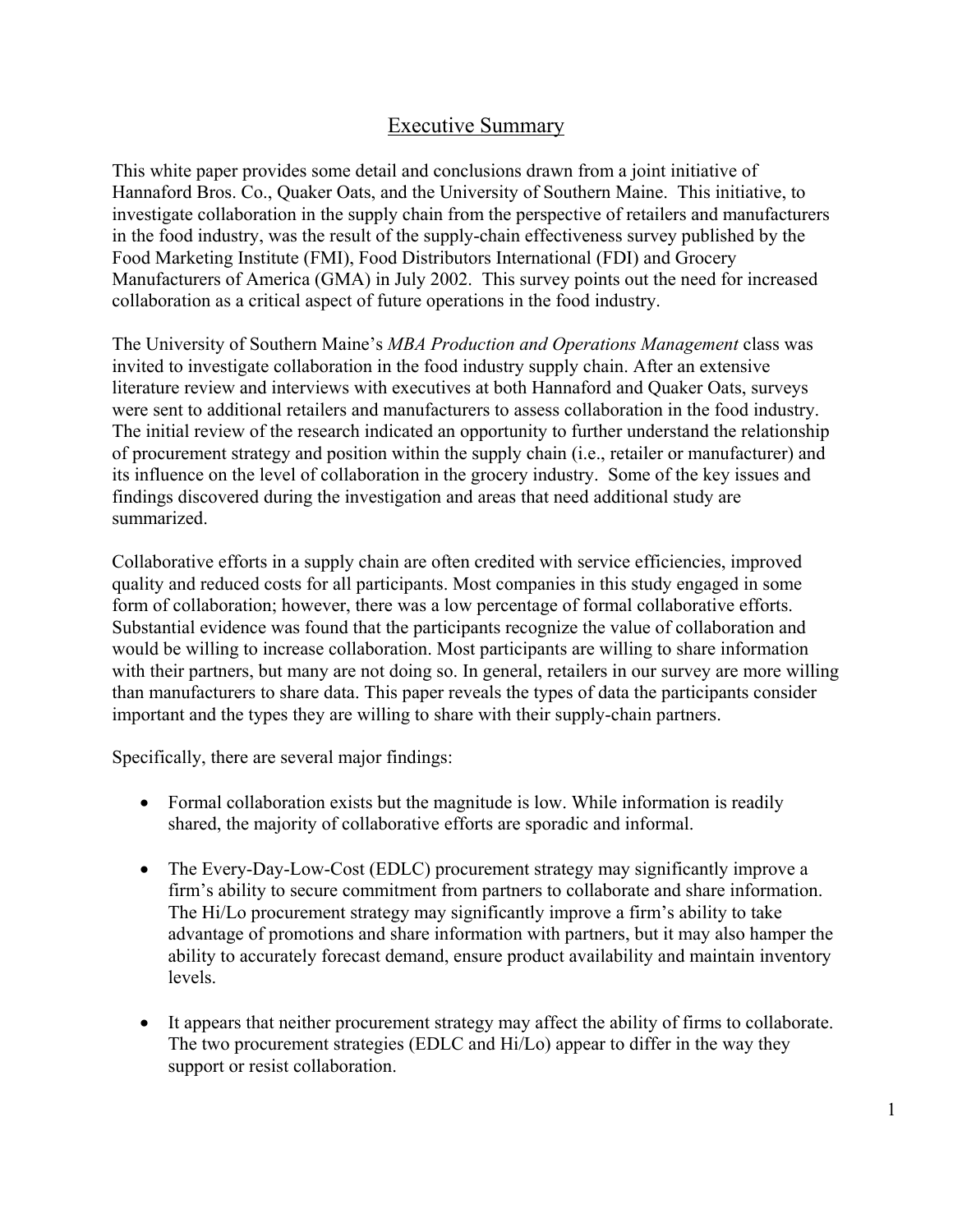- There is no evidence to suggest that there is a major distinction between supply-chain metrics relative to procurement strategy. However, the firm's position in the supply chain does appear to matter. The gap and misalignment in expectations may cause natural tension between supply chain partners' objectives, causing barriers to collaboration and fueling mistrust.
- Further, results indicate EDLC firms share metrics with their supply chain partners in greater proportion, which supports the positional power conclusion that EDLC firms tend to share more information, while Hi/Lo firms tend to withhold information to support the requisite need to exert influence in the supply chain.
- Regardless of strategy or position in the supply chain, there are five commonly reported barriers to collaboration:
	- o Lack of consistent technology
	- o Lack of trust
	- o Lack of information sharing
	- o Lack of flexibility
	- o Lack of manpower
- Sensitivity to peak demand flows forces Hi/Lo firms to focus on state-of-the-art demandbased processes, whereas EDLC firms focus on advanced information sharing and collaborative-based processes. Further, survey results support the typical expectation concerning position in the supply chain: manufacturers focus on inventory, work in process and demand processes; retailers focus on forecasting, service levels and information processing.

### Managerial Recommendations

- Collaboration is a viable approach to improving supply-chain management.
- Consider moving the inherent informal relationship that exists to more formal collaborative efforts.
- Include all components of the supply chain in collaboration efforts, rather than only buyers and sellers.
- Collaboration is not dependent on technology, but rather on developing a focus within the organization that:
	- o Supports a common understanding of supply chain partners' objectives and challenges.
	- o Defines appropriate metrics that measure improvement for both organizations.
	- o Creates actions that move the organizations forward on the collaboration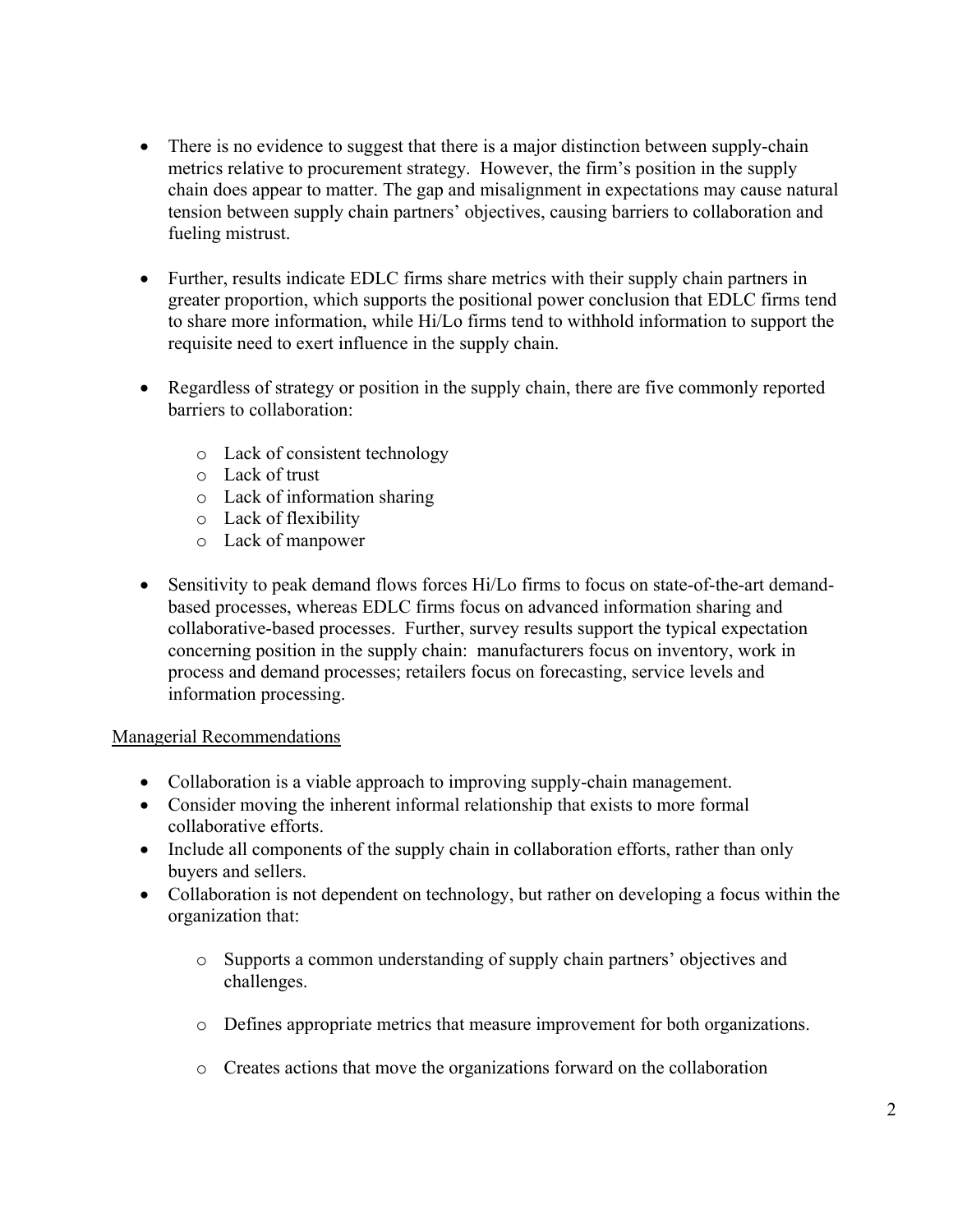continuum.

o Supports efforts such as data synchronization to improve technological capabilities between partners.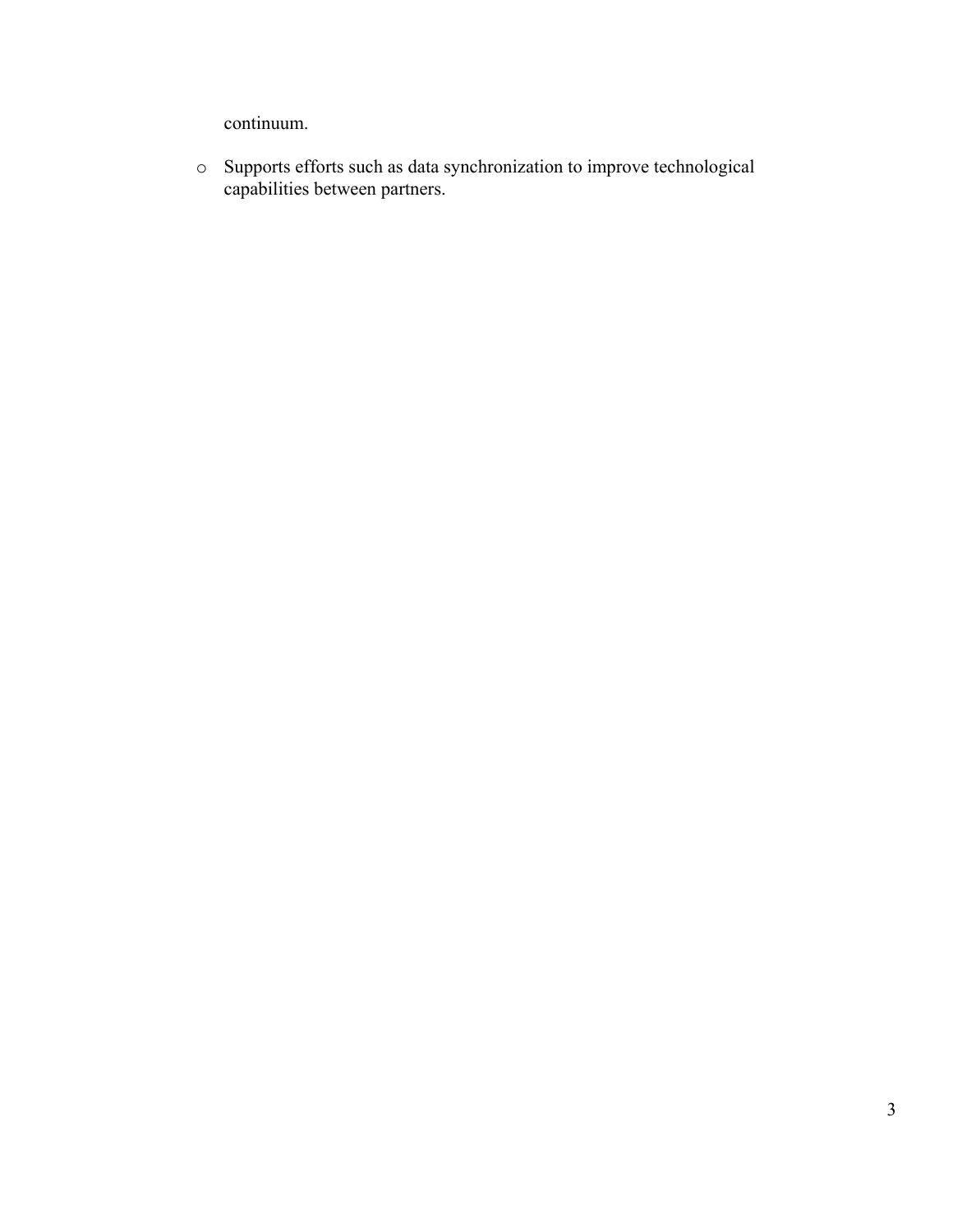### Introduction

The University of Southern Maine's School of Business was asked to investigate collaboration in the supply chain from the perspective of food retailers and manufacturers. Hannaford Bros. Co. and Quaker Food & Beverages initiated this project in order to improve their collaborative efforts. A survey was sent to more than 20 companies ranging in size from \$1.5 billion to \$60 billion in sales.

This paper summarizes the survey results and points out some interesting trends and observations. It also poses some intriguing questions for which the answers are not readily available but merit further investigation.

### Research Methodology

Two surveys were developed to investigate collaboration issues (one sent to retailers and the other to manufacturers). The surveys were designed to help gain a better understanding of what was important to each constituency and what issues needed to be addressed in supply-chain operations, including planning and forecasting, information sharing, metrics, proactive collaboration, procurement strategies and go-to-market strategies.

# Formal Collaborative Relationships

Collaboration in the supply chain can take place formally or informally. Formal collaboration was defined as initiatives where participants have defined roles and responsibilities, regularly scheduled meetings take place and specific data are shared. We attempted to assess the level of formal collaboration, if any, that currently exists. One survey question asked this directly, while other questions indirectly addressed this issue by asking what programs were used with supplychain partners, as well as what kinds of data were shared.

### *Does formal collaboration exist between retailers and manufacturers?*

The survey results indicate that it does; however, the magnitude is low. Nearly all respondents indicated that some collaboration does take place with a percentage of their partners ranging from a low of no collaboration to a high of 80 percent of partners. Two retailers and two manufacturers responded that they had

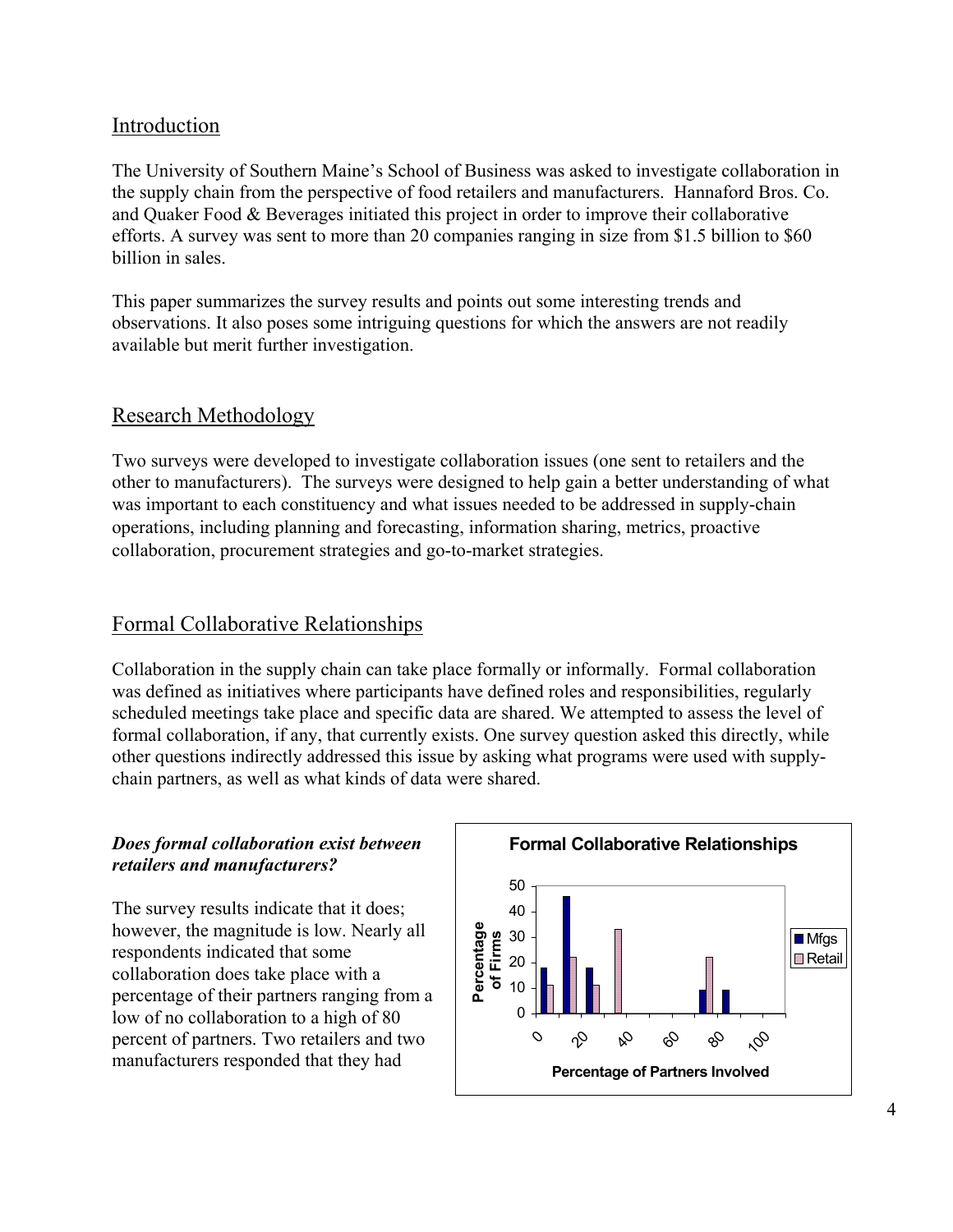formal collaborative efforts with 70 percent or more of their partners. Most responses indicated a 10-30 percent collaboration rate. One retailer and two manufacturers stated they had no formal collaborative arrangements. It is interesting to note that in other sections of the survey, both manufacturers and retailers responded that they either share a good deal of information already or are willing to do so. Thus, when collaborative sharing takes place, *it must be sporadic and informal*.

### Perceptions of Collaborative Effort

Does position within the supply chain affect perceptions of collaborative effort, i.e., do retailers perceive that they collaborate more than manufacturers or vice versa? Retailers reported a higher level of collaboration than manufacturers, although it is difficult to gauge any sort of trend.

The research indicated that understanding partners' go-to-market strategy would be important to manufacturers, and those who understood it would have more formal collaborative agreements. However, only two manufacturers had formal collaboration agreements with retailers (one with a level of collaboration of 70 percent and one at 80 percent) and they felt it was only moderately important to understand their partners' strategy. The nine remaining manufacturers had levels of collaboration from zero to 20 percent, yet felt that it was vitally important to understand their partners' strategy.

# Strategy Preferences

Retailers and manufacturers were asked to identify their current procurement strategy, as well as the strategy they preferred in trading partners. The purpose of this question was to determine whether retailers and manufacturers prefer to work with companies using the same strategy as their own.

Four of the nine retailers surveyed identified their procurement strategy as mostly EDLC. These retailers indicated that they prefer to work with manufacturers that are mostly EDLC. The two retailers that identified their strategy as equally distributed between EDLC and Hi/Lo prefer to work with manufacturers that were also equally distributed. Five of the nine retailers prefer to work with manufacturers with a mostly EDLC procurement strategy, while none of the retailers prefer to work with manufacturers that use a mostly Hi/Lo or pure Hi/Lo strategy.

Three (one mostly Hi/Lo and one mostly EDLC) of the 11 manufacturers surveyed prefer to work with retailers that use the same procurement strategy as they do. Four manufacturers prefer to work with retailers that use a different strategy than their own. Overall, eight of the 11 manufacturers prefer to work with partners using either mostly EDLC or pure EDLC.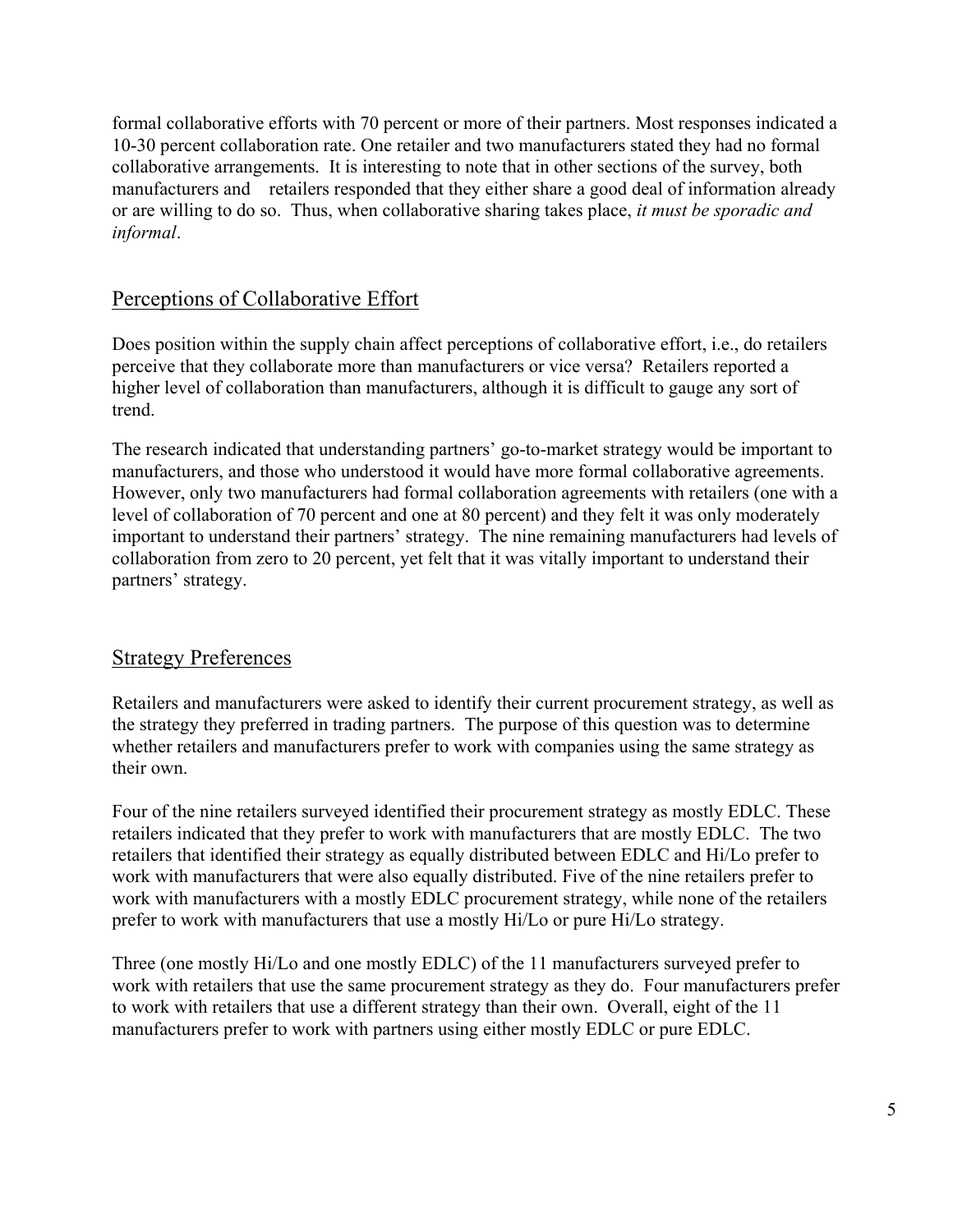### **Does the choice of procurement/go-to-market strategy alter a firm's ability to collaborate?**

The responses to the question identifying procurement strategy were examined, along with the responses regarding ability to collaborate. This cross tabulation was used to determine whether there is a correlation between strategy and collaboration ability.

A great deal of evidence suggests that the choice of procurement/go-to-market strategy alters a firm's ability to collaborate. We evaluated each survey response to the questions related to the extent to which a firm's procurement strategy improves or impairs its capabilities. An interval score was applied to 11 capabilities (Significantly improve  $= 2$ , Improve  $= 1$ , No effect  $= 0$ , Impair  $= -1$  and Significantly impair  $= -2$ ), and means were calculated for firms self-categorized as all or mostly EDLC, equally distributed between EDLC and Hi/Lo, and all or mostly Hi/Lo.

Our first hypothesis — Hi/Lo retailers/manufacturers have adopted a strategy they believe enables them to move independently — was generally supported. Hi/Lo firms tend to believe that their strategies improve their ability to:

- 1) Take advantage of promotions
- 2) Share information with supply chain partners.

Companies using a Hi/Lo strategy, on average, also believe their strategy impairs their ability to:

- 1) Accurately forecast demand
- 2) Ensure product availability
- 3) Maintain inventory levels.

Our second hypothesis — EDLC retailers/manufacturers believe their strategies allow them to move in collaboration with their supply-chain partners — was also supported by the survey responses. EDLC firms believe their go-to-market or procurement strategies improved or significantly improved their abilities to

- 1) Secure commitment from partners to collaborate
- 2) Share information with supply-chain partners.

Further, on average, no capability was viewed as being impaired or significantly impaired by the EDLC strategy.

Some evidence suggests that Hi/Lo retailers/manufacturers have adopted a strategy they believe allows them to leverage power and position (Table 1, Page 7). Evidence suggests that EDLC retailers/manufacturers believe their strategies allow them to move in collaboration (plan and execute) with their supply-chain partners.

CONCLUSION: This provides some evidence that affirms the natural tension in the supply chain that the two strategies (EDLC  $& Hi/Lo$ ) are different in the way they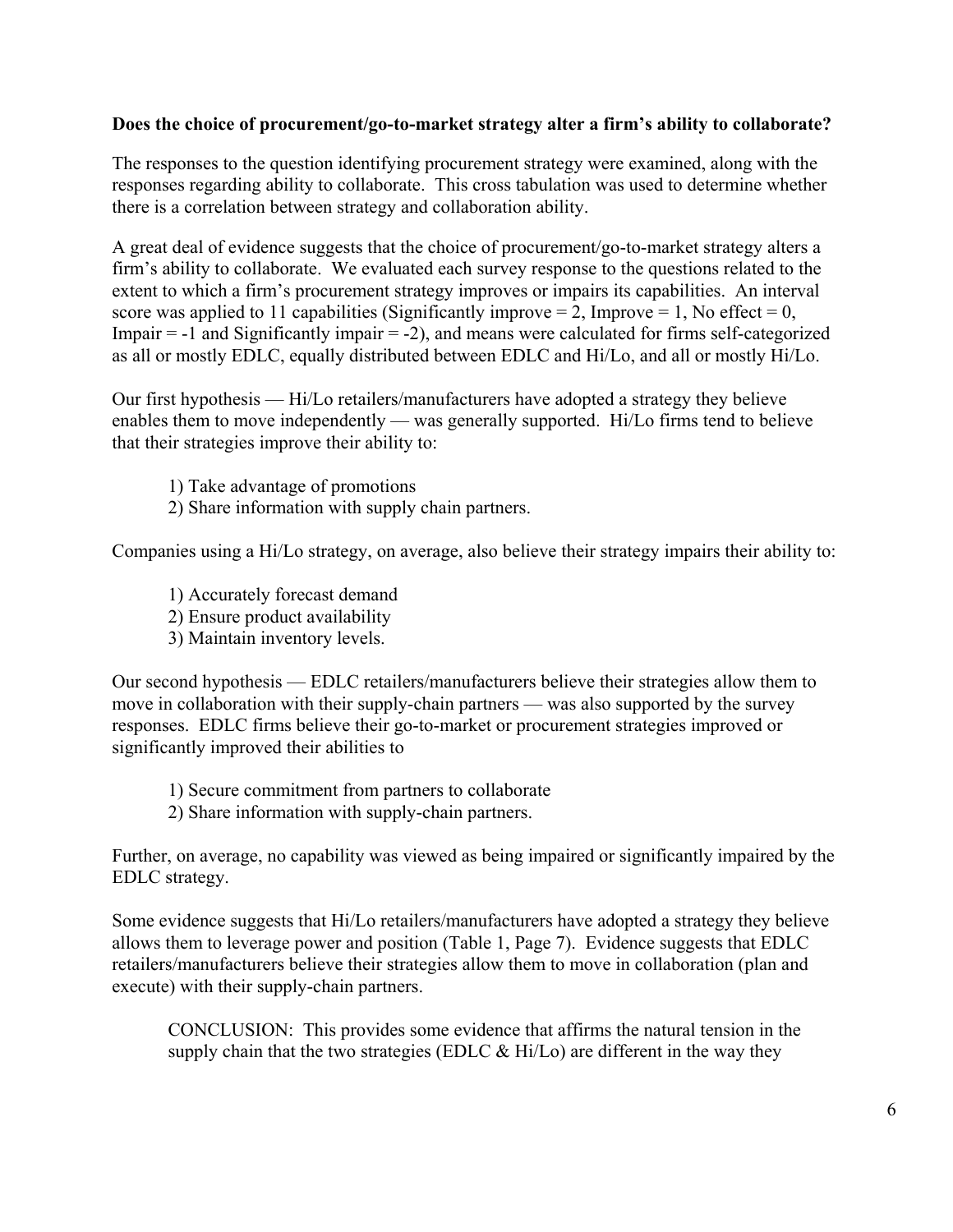support/resist collaboration.

ACTION: To improve the ability to collaborate, supply-chain partners need a clear understanding of each other's procurement strategy and objectives.

# **Table 1**

|                            | Hypothesis 1a: Hi/Lo retailers/manufacturers have adopted a strategy that they believe allows them the<br>ability to move independently.                                     |                                                                   |                            |  |  |
|----------------------------|------------------------------------------------------------------------------------------------------------------------------------------------------------------------------|-------------------------------------------------------------------|----------------------------|--|--|
| S3a<br>$* *$               | It is more common for a firm with a Hi/Lo strategy to believe that its<br>strategy improves the ability to negotiate price.                                                  | Pure or mostly Hi/Lo<br>Equal distribution<br>Pure or mostly EDLC | 0.50<br>0.43<br>0.29       |  |  |
| S3i<br>$\ast\ast$          | It is more common for a firm with a Hi/Lo strategy to believe that its<br>strategy improves the ability to take advantage of promotions.                                     | Pure or mostly Hi/Lo<br>Equal distribution<br>Pure or mostly EDLC | 1.00<br>0.86<br>0.57       |  |  |
|                            | Hypothesis 1b: EDLC retailers/manufacturers believe that their strategies allow them<br>to move in collaboration with their supply-chain partners.                           |                                                                   |                            |  |  |
| S <sub>3</sub> b<br>$\ast$ | It is more common for a firm with an EDLC strategy to believe that the<br>strategy improves its ability to secure a commitment from supply-chain<br>partners to collaborate. | Pure or mostly Hi/Lo<br>Equal distribution<br>Pure or mostly EDLC | 0.50<br>0.43<br>1.00       |  |  |
| S3c<br>$***$               | It is more common for a firm with an EDLC strategy to believe that its<br>strategy improves the ability to shorten lead times from supply-chain<br>partners.                 | Pure or mostly Hi/Lo<br>Equal distribution<br>Pure or mostly EDLC | $-0.17$<br>0.14<br>0.43    |  |  |
| S3d<br>$***$               | It is more common for a firm with a Hi/Lo strategy to believe that the<br>strategy improves its ability to maintain order flexibility.                                       | Pure or mostly Hi/Lo<br>Equal distribution<br>Pure or mostly EDLC | $-0.33$<br>0.43<br>0.29    |  |  |
| S3e<br>$***$               | It is more common for a firm with an EDLC strategy to believe that its<br>strategy improves the ability to ensure product availability.                                      | Pure or mostly Hi/Lo<br>Equal distribution<br>Pure or mostly EDLC | $-0.50$<br>$-0.29$<br>0.29 |  |  |
| S3f<br>$**$                | It is more common for a firm with an EDLC strategy to believe the<br>strategy improves its ability to maintain long term relationships.                                      | Pure or mostly Hi/Lo<br>Equal distribution<br>Pure or mostly EDLC | 0.17<br>0.29<br>0.71       |  |  |
| S3g<br>$\ast$              | It is more common for a firm with an EDLC strategy to believe that its<br>strategy improves the ability to share information with supply-chain<br>partners.                  | Pure or mostly Hi/Lo<br>Equal distribution<br>Pure or mostly EDLC | 0.67<br>0.29<br>0.86       |  |  |
| S3h<br>$***$               | It is more common for a firm with an EDLC strategy to believe that the<br>strategy improves its ability to maintain price consistency.                                       | Pure or mostly Hi/Lo<br>Equal distribution<br>Pure or mostly EDLC | $-0.33$<br>0.00<br>0.57    |  |  |
| S3j<br>$***$               | It is more common for a firm with an EDLC strategy to believe that its<br>strategy improves the ability to accurately forecast demand.                                       | Pure or mostly Hi/Lo<br>Equal distribution<br>Pure or mostly EDLC | $-0.67$<br>0.00<br>0.43    |  |  |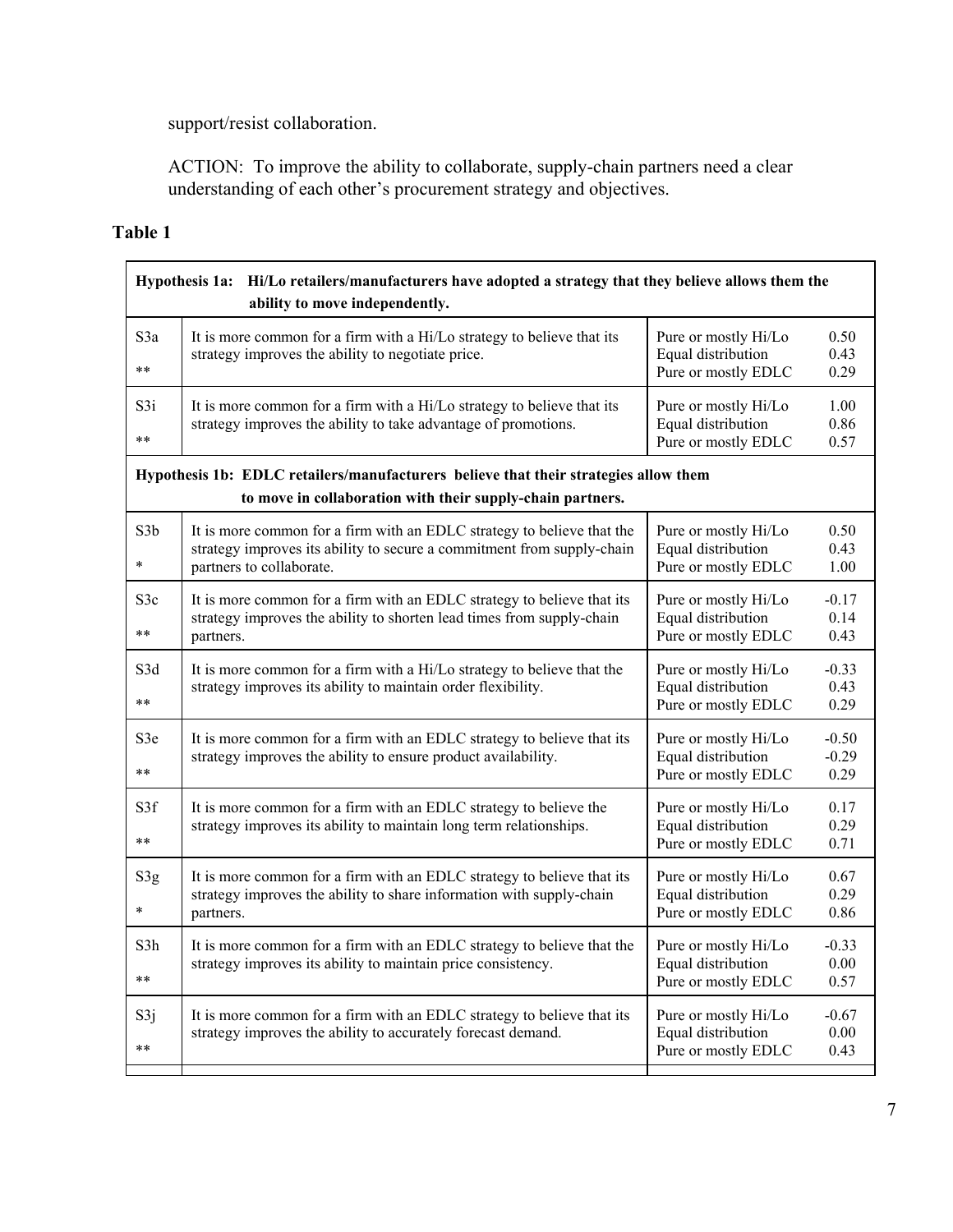|    | S3k<br>$* *$ | It is more common for a firm with an EDLC strategy to believe that the<br>strategy improves its ability to maintain inventory levels. | Pure or mostly Hi/Lo<br>Equal distribution<br>Pure or mostly EDLC | $-0.50$<br>0.00<br>0.43 |
|----|--------------|---------------------------------------------------------------------------------------------------------------------------------------|-------------------------------------------------------------------|-------------------------|
| ** |              | $=$ strongly supported                                                                                                                |                                                                   |                         |

 $*$  = supported

### Supply-Chain Performance Metrics

Respondents were asked how important specific information is in evaluating supply-chain performance, which information they share with their retail or manufacturing partners and which information their retail or manufacturing partners share with them. The purpose of examining the responses collectively was to identify which information is important in supply-chain evaluation and to determine whether there is a willingness to share that information between the retailers and manufacturers. The majority of retailers indicated that most of the information categories listed below are vitally to moderately important in the evaluation of their supply-chain performance.

With the exception of the ROI, most of the retailers questioned are currently sharing or are willing to share the specified information with their manufacturing partners. According to the retailers, their manufacturing partners are currently sharing or willing to share much of the information. The retailers indicated that their manufacturing partners are less willing to share forecast accuracy and ROI information with them.

Most manufacturers indicated that several of the information categories listed are vitally to moderately important. Only two categories — percentage of goods in transit and new item performance — were identified as completely unimportant by some of the manufacturers. Additionally, only two of the manufacturers believe that gross profit is vitally important, while nine retailers believe gross profit is vitally important to their supply-chain evaluation.

Although gross profit was rated as being vitally to moderately important by manufacturers, they are not willing to share that information with their retail partners, and most of their retail partners do not currently share, nor are they willing to share, that information with them. The results of the manufacturers' surveys indicate that they are willing to share more information than they are receiving from their retail partners. For example, freight costs are vitally to moderately important to manufacturers and the majority of them currently share or are willing to share that information. Only one manufacturer indicated that their retail partners are currently sharing or are willing to share freight cost information. In addition to gross profit, the manufacturers surveyed indicated that the majority of their retail partners were unwilling to share ROI information with them.

ROI and gross profit were identified by both retailers and manufacturers as being information that they are unwilling to share with their partners. Respondents on both sides indicated unwillingness to share pricing detail. Also, both retailers and manufacturers identified their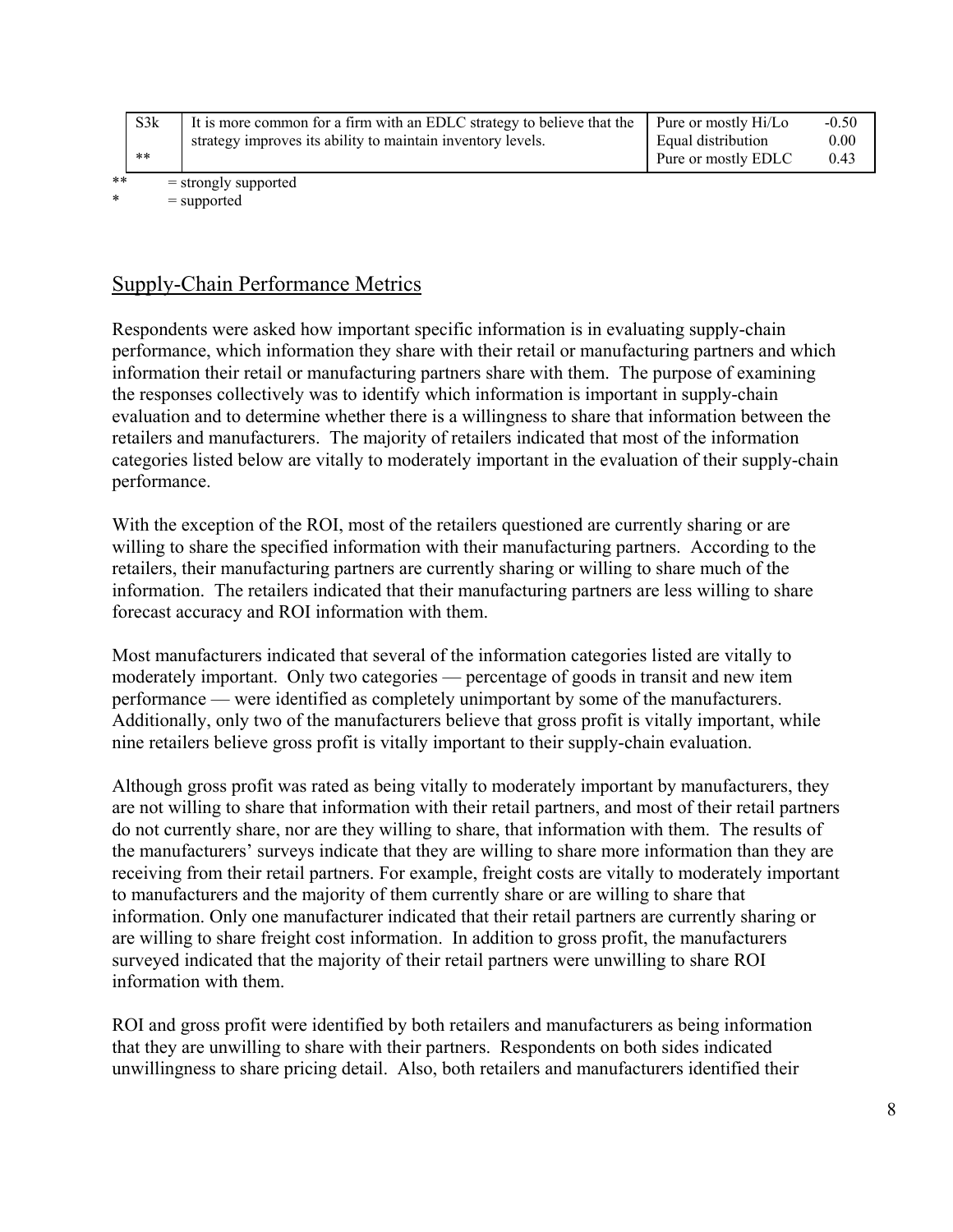partners as unwilling to share forecast accuracy information.

### *Does the choice of procurement strategy alter the importance of a firm's supply-chain metrics?*

Little evidence was found to suggest that procurement strategy plays a role in metric importance. Each survey response to the questions related to the importance of specific metrics in evaluating supply-chain performance was evaluated. An interval score was applied to 17 different metrics (Vitally important  $= 2$ , Moderately important  $= 1$  and Completely unimportant  $= 0$ ), and means were calculated for firms self-categorized as all or mostly EDLC, equally distributed between EDLC and Hi/Lo, and all or mostly Hi/Lo.

There was more support for the first metrics hypothesis (table 2, page 10) – Hi/Lo retailers/ manufacturers regard metrics that reflect the ability to move independently as more important indicators of supply-chain performance.

The second hypothesis – EDLC retailers/manufacturers regard metrics that reflect the ability to move in collaboration with their supply-chain partners as more important indicators of performance – found little support. The only exception was some evidence that suggests that it is more common for a firm with a EDLC strategy to believe that *frequency of delivery* and *invoice accuracy* are more important indicators of supply-chain performance.

Overall, EDLC firms appear to value measures, such as *market share* and *on- time delivery percentage,* as a measure of supply-chain performance just as readily as Hi/Lo firms. Likewise, Hi/Lo firms seem to value *inventory turns* and *percentage of goods in transit* as important measures of supply-chain effectiveness.

CONCLUSION: There does not appear to be a major distinction between metrics of supplychain performance relative to strategy.

ACTION: Focus collaboration around the key metrics of the supply chain: service levels, inventory turns, lead time reliability and on-time delivery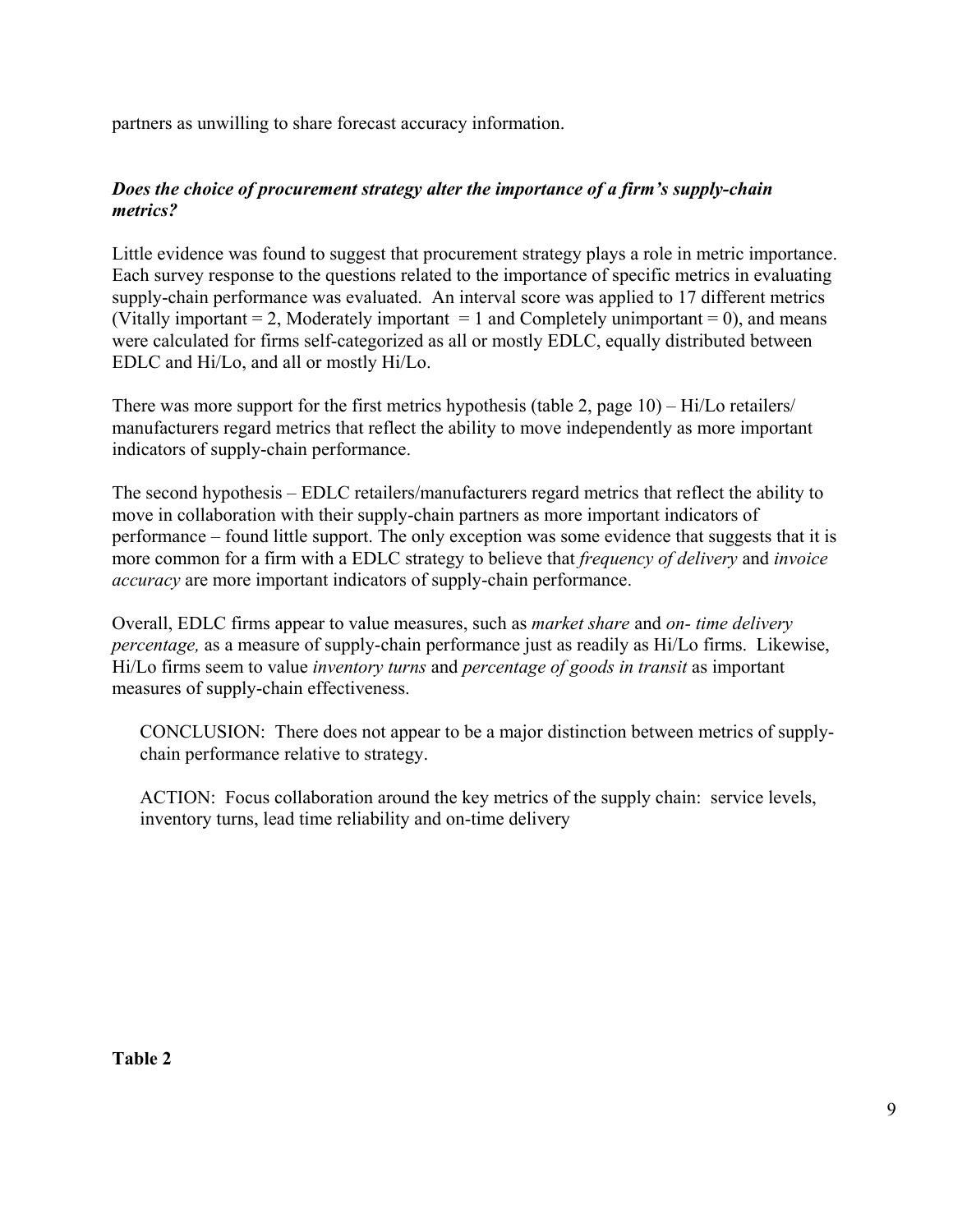|                            | Hypothesis 2a: Hi/Lo retailers/manufacturers regard metrics that reflect the ability to move<br>independently as more important indicators of supply-chain performance.                          |                                                                   |                      |  |  |
|----------------------------|--------------------------------------------------------------------------------------------------------------------------------------------------------------------------------------------------|-------------------------------------------------------------------|----------------------|--|--|
| S5b                        | It is more common for a firm with a Hi/Lo strategy to believe that                                                                                                                               | Pure or mostly Hi/Lo                                              | 1.67                 |  |  |
|                            | market share is a more important indicator of supply-chain                                                                                                                                       | Equal distribution                                                | 1.80                 |  |  |
|                            | performance.                                                                                                                                                                                     | Pure or mostly EDLC                                               | 2.00                 |  |  |
| S5e                        | It is more common for a firm with a Hi/Lo strategy to believe that on-                                                                                                                           | Pure or mostly Hi/Lo                                              | 1.83                 |  |  |
|                            | time delivery percentage is a more important indicator of supply-chain                                                                                                                           | Equal distribution                                                | 1.86                 |  |  |
|                            | performance.                                                                                                                                                                                     | Pure or mostly EDLC                                               | 2.00                 |  |  |
| S5i                        | It is more common for a firm with a Hi/Lo strategy to believe that the                                                                                                                           | Pure or mostly Hi/Lo                                              | 1.83                 |  |  |
|                            | inventory-to-sales ratio is a more important indicator of supply-chain                                                                                                                           | Equal distribution                                                | 1.86                 |  |  |
|                            | performance.                                                                                                                                                                                     | Pure or mostly EDLC                                               | 1.71                 |  |  |
| S5j                        | It is more common for a firm with a Hi/Lo strategy to believe that gross                                                                                                                         | Pure or mostly Hi/Lo                                              | 1.17                 |  |  |
|                            | profit per category is a more important indicator of supply-chain                                                                                                                                | Equal distribution                                                | 1.57                 |  |  |
|                            | performance.                                                                                                                                                                                     | Pure or mostly EDLC                                               | 1.86                 |  |  |
| S5n                        | It is more common for a firm with a Hi/Lo strategy to believe that                                                                                                                               | Pure or mostly Hi/Lo                                              | 1.00                 |  |  |
|                            | availability of pricing detail is a more important indicator of supply-                                                                                                                          | Equal distribution                                                | 1.14                 |  |  |
|                            | chain performance.                                                                                                                                                                               | Pure or mostly EDLC                                               | 1.71                 |  |  |
| S5 <sub>o</sub>            | It is more common for a firm with a Hi/Lo strategy to believe that                                                                                                                               | Pure or mostly Hi/Lo                                              | 1.50                 |  |  |
|                            | return on investment is a more important indicator of supply-chain                                                                                                                               | Equal distribution                                                | 1.71                 |  |  |
|                            | performance.                                                                                                                                                                                     | Pure or mostly EDLC                                               | 1.43                 |  |  |
|                            | Hypothesis 2b: EDLC retailers/manufacturers regard metrics that reflect the ability to move in<br>collaboration with their supply-chain partners as more important indicators of<br>performance. |                                                                   |                      |  |  |
| S <sub>5</sub> a           | It is more common for a firm with an EDLC strategy to believe that                                                                                                                               | Pure or mostly Hi/Lo                                              | 1.83                 |  |  |
|                            | inventory turns per category is a more important indicator of supply-                                                                                                                            | Equal distribution                                                | 1.57                 |  |  |
|                            | chain performance.                                                                                                                                                                               | Pure or mostly EDLC                                               | 1.86                 |  |  |
| S <sub>5</sub> c<br>$\ast$ | It is more common for a firm with an EDLC strategy to believe that<br>lead time reliability is a more important indicator of supply-chain<br>performance.                                        | Pure or mostly Hi/Lo<br>Equal distribution<br>Pure or mostly EDLC | 1.83<br>1.71<br>2.00 |  |  |
| S5d                        | It is more common for a firm with an EDLC strategy to believe that                                                                                                                               | Pure or mostly Hi/Lo                                              | 1.67                 |  |  |
|                            | freight costs is a more important indicator of supply-chain                                                                                                                                      | Equal distribution                                                | 1.86                 |  |  |
|                            | performance.                                                                                                                                                                                     | Pure or mostly EDLC                                               | 1.71                 |  |  |
| S5f                        | It is more common for a firm with an EDLC strategy to believe that                                                                                                                               | Pure or mostly Hi/Lo                                              | 1.00                 |  |  |
|                            | new item performance is a more important indicator of supply-chain                                                                                                                               | Equal distribution                                                | 1.83                 |  |  |
|                            | performance.                                                                                                                                                                                     | Pure or mostly EDLC                                               | 1.14                 |  |  |
| S5g<br>$\ast$              | It is more common for a firm with an EDLC strategy to believe that<br>percent of goods in transit is a more important indicator of supply-chain<br>performance.                                  | Pure or mostly Hi/Lo<br>Equal distribution<br>Pure or mostly EDLC | 0.33<br>0.57<br>0.57 |  |  |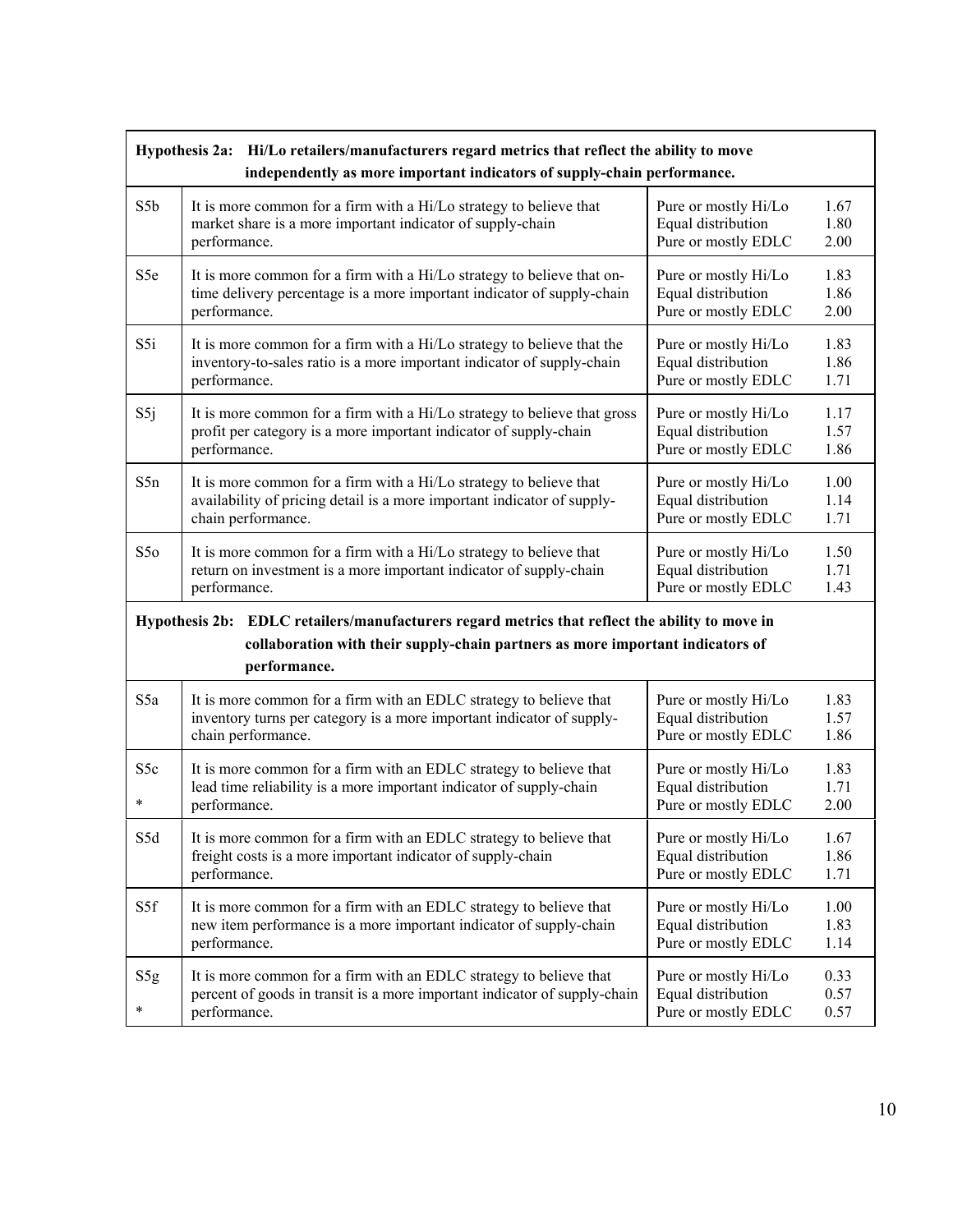| S5h<br>$**$   | It is more common for a firm with an EDLC strategy to believe that<br>frequency of delivery is a more important indicator of supply-chain<br>performance.      | Pure or mostly Hi/Lo<br>Equal distribution<br>Pure or mostly EDLC | 0.67<br>1.14<br>1.33 |
|---------------|----------------------------------------------------------------------------------------------------------------------------------------------------------------|-------------------------------------------------------------------|----------------------|
| S5k<br>*      | It is more common for a firm with an EDLC strategy to believe that the<br>unsaleables percentage is a more important indicator of supply-chain<br>performance. | Pure or mostly Hi/Lo<br>Equal distribution<br>Pure or mostly EDLC | 1.33<br>1.86<br>1.57 |
| S51<br>**     | It is more common for a firm with an EDLC strategy to believe that<br>invoice accuracy is a more important indicator of supply-chain<br>performance.           | Pure or mostly Hi/Lo<br>Equal distribution<br>Pure or mostly EDLC | 1.17<br>1.57<br>1.71 |
| S5m<br>$\ast$ | It is more common for a firm with an EDLC strategy to believe that<br>forecasting accuracy is a more important indicator of supply-chain<br>performance.       | Pure or mostly Hi/Lo<br>Equal distribution<br>Pure or mostly EDLC | 1.50<br>1.86<br>1.86 |
| S5p           | It is more common for a firm with an EDLC strategy to believe that the<br>service level is a more important indicator of supply-chain<br>performance.          | Pure or mostly Hi/Lo<br>Equal distribution<br>Pure or mostly EDLC | 2.00<br>2.00<br>1.86 |
| S5q<br>*      | It is more common for a firm with an EDLC strategy to believe that<br>capacity utilization is a more important indicator of supply-chain<br>performance.       | Pure or mostly Hi/Lo<br>Equal distribution<br>Pure or mostly EDLC | 1.17<br>1.57<br>1.43 |

\*\* = strongly supported

 $*$  = supported

To provide a contrast in overall ranking of metric importance to Hi/Lo and EDLC firms, Table 3 (page 12) displays the mean interval score for each metric partitioned by firm procurement strategy. In this table, only two categories of firm are displayed: all or mostly EDLC and all or mostly Hi/Lo. While few major absolute differences were noted, EDLC firms place more value on *gross profit, inventory accuracy, availability of pricing detail* and the *frequency of deliveries* as indicators of supply-chain performance.

CONCLUSION: There does not appear to be major relative differences between metrics of supply-chain performance across strategy.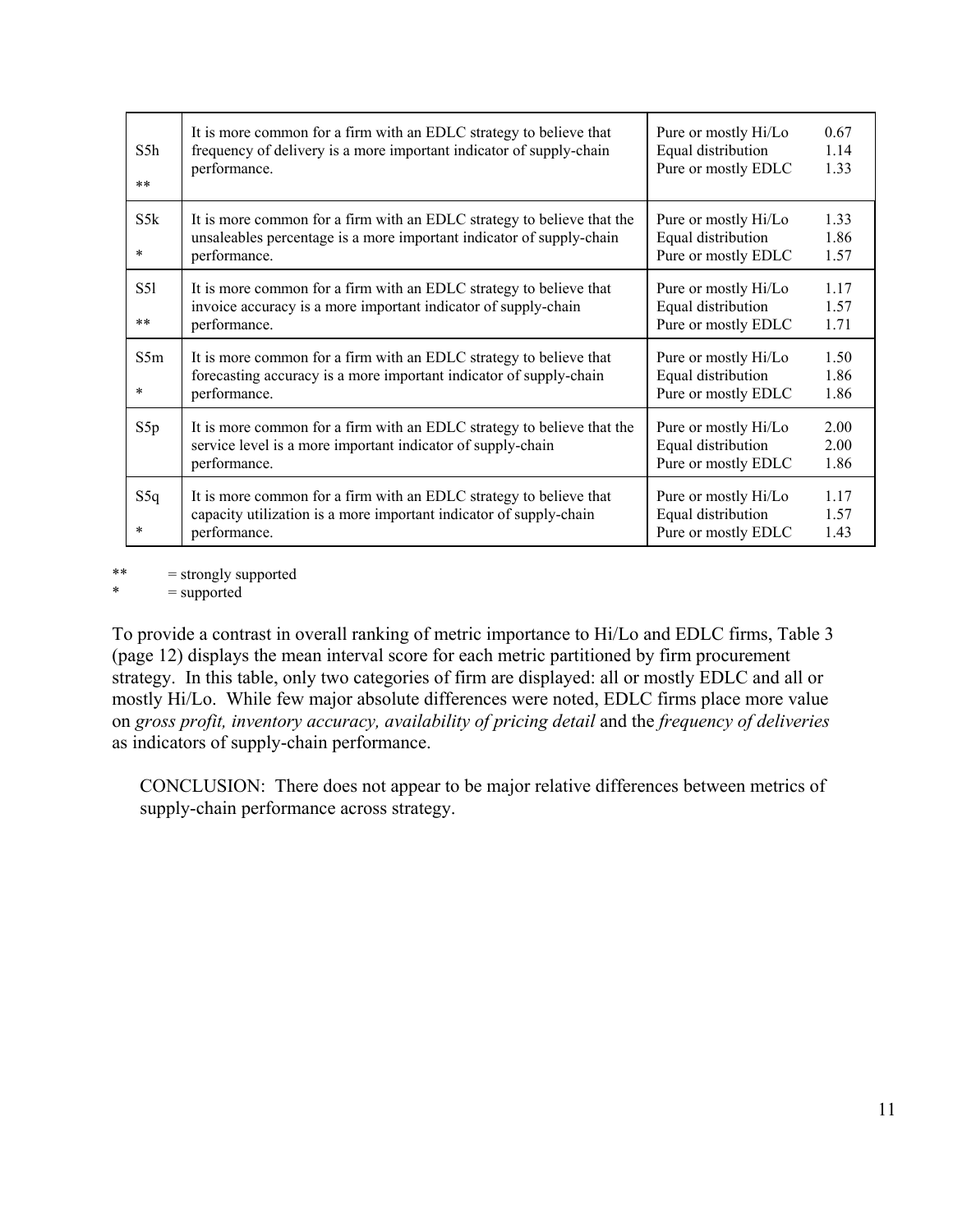#### **Table 3**

| Average<br>importance<br><b>score</b> | <b>Hi/Low</b><br><b>Strategy</b>                                                                                 | <b>EDLC</b><br><b>Strategy</b>                                                                  | Average<br>importance<br>score |
|---------------------------------------|------------------------------------------------------------------------------------------------------------------|-------------------------------------------------------------------------------------------------|--------------------------------|
| 2.0                                   | service level                                                                                                    | market share<br>lead time reliability<br>on-time delivery percentage                            | 2.0                            |
| 1.83                                  | inventory turns per category<br>lead-time reliability<br>on-time delivery percentage<br>inventory-to-sales ratio | inventory turns per category<br>gross profit<br>forecasting accuracy<br>service level           | 1.86                           |
| 1.67                                  | market share<br>freight costs                                                                                    | freight costs<br>inventory-to-sales ratio<br>invoice accuracy<br>availability of pricing detail | 1.71                           |
|                                       |                                                                                                                  | unsaleables percentage                                                                          | 1.57                           |
| 1.50                                  | forecasting accuracy<br>return on investment                                                                     | return on investment<br>capacity utilization                                                    | 1.43                           |
| 1.33                                  | unsaleables percentage                                                                                           | frequency of delivery                                                                           | 1.29                           |
| 1.17                                  | gross profit<br>invoice accuracy<br>capacity utilization                                                         |                                                                                                 |                                |
| 1.00                                  | new item performance<br>availability of pricing detail                                                           | new item performance                                                                            | 1.14                           |
| 0.67                                  | frequency of delivery                                                                                            |                                                                                                 |                                |
| 0.33                                  | percentage of goods in transit                                                                                   | percentage of goods in transit                                                                  | .57                            |

#### *Does the firm's position in the supply chain alter the importance of its supply-chain metrics?*

There appears to be little evidence to suggest that procurement strategy plays a role in metric importance. Table 4 (page 13) displays the mean interval score for each metric partitioned by firm location within the supply chain. Again, each survey response to the questions related to the importance of specific metrics in evaluating supply-chain performance was evaluated along an interval range (Vitally important  $= 2$ , Moderately important  $= 1$  and Completely unimportant = 0), and means were calculated for firms categorized as retailer or manufacturer.

Table 4 (page 13) indicates that, on average, retailers view *gross profit, availability of pricing detail* and the *unsaleables percentage* as much more important measures of supply-chain importance. Manufactures tend to rank *capacity utilization, freight costs* and *forecasting*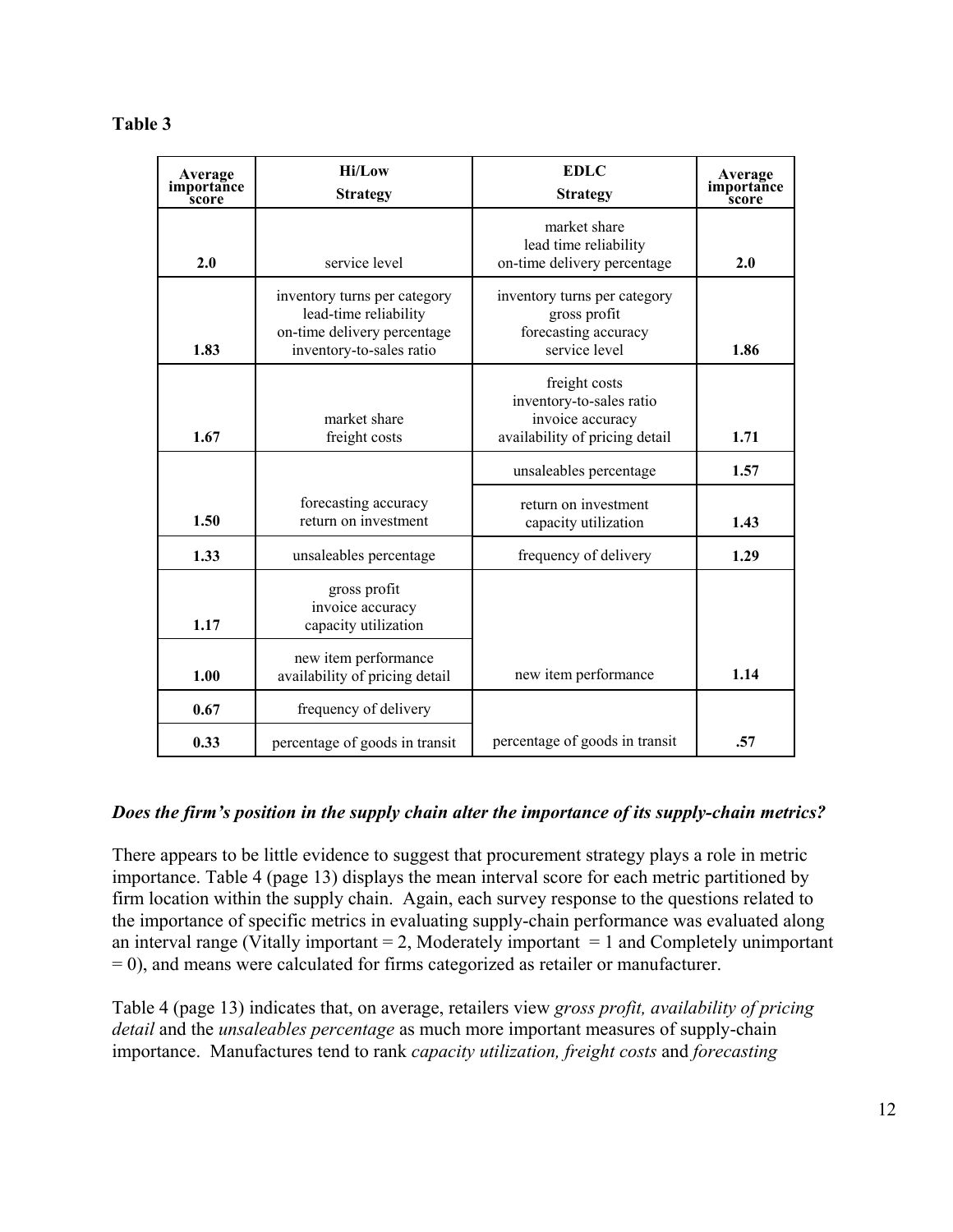*accuracy* as slightly more important than retailers.

| Average<br>Importance<br><b>Score</b> | Retailer<br><b>Supply Chain Position</b>                                                                                              | <b>Manufacturer</b><br><b>Supply Chain Position</b>                  | Average<br>Importance<br><b>Score</b> |
|---------------------------------------|---------------------------------------------------------------------------------------------------------------------------------------|----------------------------------------------------------------------|---------------------------------------|
| 2.0                                   | inventory turns per category<br>market share<br>lead time reliability<br>on-time delivery percentage<br>gross profit<br>service level |                                                                      |                                       |
|                                       |                                                                                                                                       | service level                                                        | 1.91                                  |
|                                       | inventory-to-sales ratio                                                                                                              | freight costs<br>on-time delivery percentage<br>forecasting accuracy | 1.82                                  |
| 1.89                                  | unsaleables percentage                                                                                                                | market share                                                         | 1.75                                  |
|                                       | freight costs                                                                                                                         | inventory-to-sales ratio                                             | 1.73                                  |
|                                       | invoice accuracy<br>forecasting accuracy                                                                                              | lead-time reliability                                                | 1.70                                  |
| 1.67                                  | availability of pricing detail<br>return on investment                                                                                | inventory turns per category<br>capacity utilization                 | 1.55                                  |
|                                       |                                                                                                                                       | return on investment                                                 | 1.45                                  |
|                                       |                                                                                                                                       | percent unsaleables<br>invoice accuracy                              | 1.36                                  |
| 1.33                                  | new item performance                                                                                                                  | new item performance                                                 | 1.30                                  |
| 1.22                                  | capacity utilization                                                                                                                  | gross profit                                                         | 1.18                                  |
| 1.11                                  | frequency of delivery                                                                                                                 | frequency of delivery<br>availability of pricing detail              | 1.00                                  |
| 0.77                                  | percentage of goods in transit                                                                                                        | percentage of goods in transit                                       | 0.27                                  |

#### **Table 4**

CONCLUSION: The gap and misalignment in expectations may cause natural tension between a supply-chain partner's objectives, causing barriers to collaboration and fueling trust issues.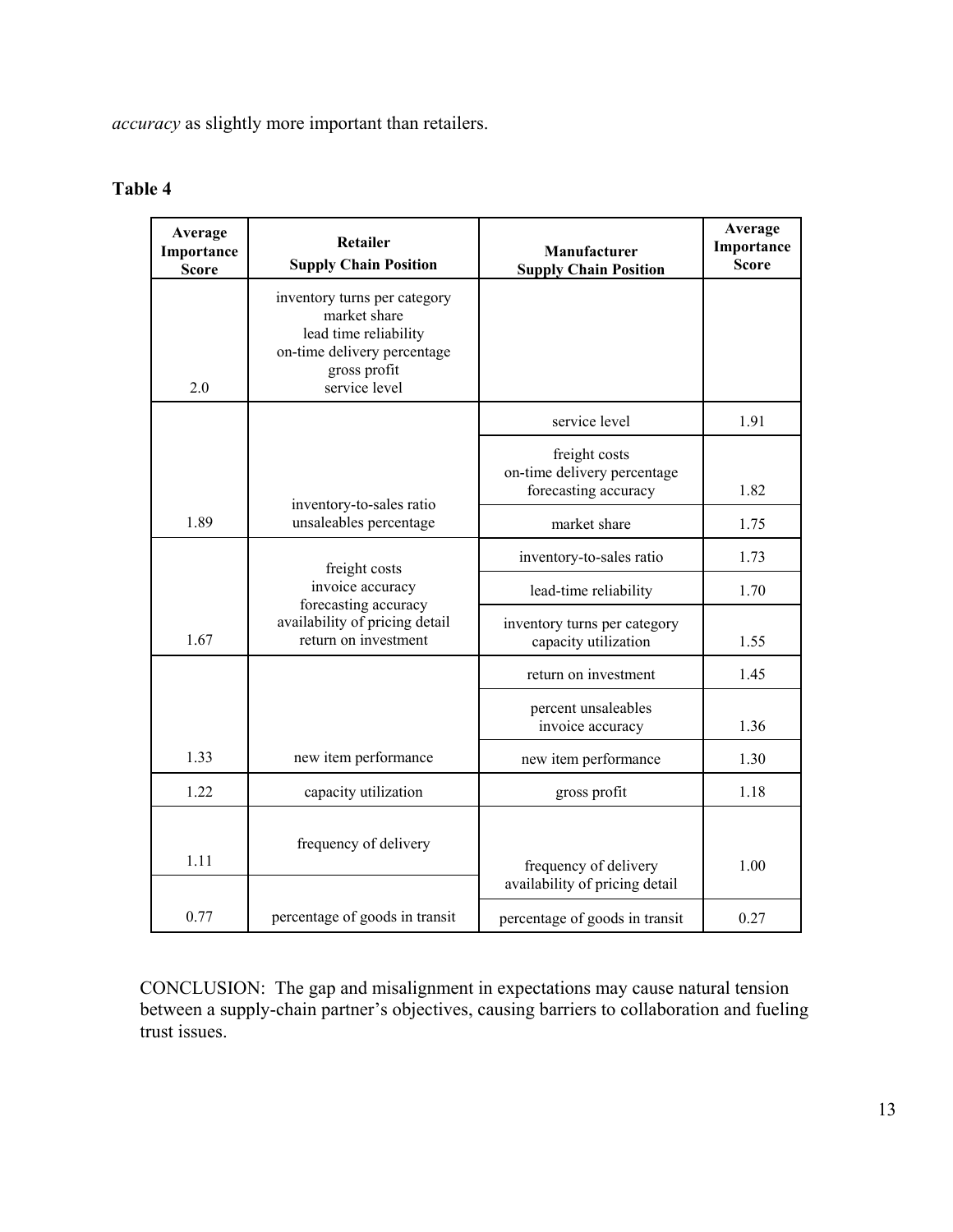ACTION: Recognize that collaboration partners have different expectations and desired outcomes. Engage in regular and consistent communication plans focused on understanding each other's objectives, expectations and challenges.

ACTION: Expand collaboration beyond a single-function relationship (buyer to seller) to multifunctional collaboration involving all organizational components.

### *Does the choice of procurement strategy alter a firm's ability to share metrics?*

There is evidence to suggest that procurement strategy plays a role in metric sharing. Each survey response to the questions related to the sharing of metrics with supply-chain partners was evaluated. A percentage score (percentage of firms that report sharing a specific metric) was calculated for firms self-categorized as all or mostly EDLC, equally distributed between EDLC and Hi/Lo, and all or mostly Hi/Lo.

The first hypothesis regarding the sharing of metrics is that an equal proportion of Hi/Lo and EDLC retailers/manufacturers share metrics of independent performance with supply-chain partners. While there appears to be little support for this hypothesis (Table 5, page 15), there is some evidence that EDLC retailers/manufacturers share metrics of collaboration with their supply- chain partners in greater proportion. The only noted exception is that a slightly greater proportion of Hi/Lo retailers and manufacturers share *on-time delivery percentage* with supplychain partners.

Overall, 100 percent of Hi/Lo firms report they share *on-time delivery percentage* and *service level* with their supply-chain partners. All EDLC firms report they share *market share*, *inventory turns, percent unsaleable* and *service level*.

CONCLUSION: There is some evidence to suggest that EDLC firms tend to more frequently share metrics of performance with their supply-chain partners.

To provide a contrast in the overall ranking of metric sharing, Table 6 (page 16) displays the percentage score for each metric partitioned by the firm's procurement strategy. Only the categories of all or mostly EDLC and all or mostly Hi/Lo were included. It is notable that while 70 percent of EDLC firms share 11 of the 17 measures reported in the survey, 70 percent of Hi/Lo firms share only four of the measures. It appears that the biggest differences surround the number of EDLC firms that share *inventory turns per category, gross profit per category, forecasting accuracy* and *availability of pricing detail*.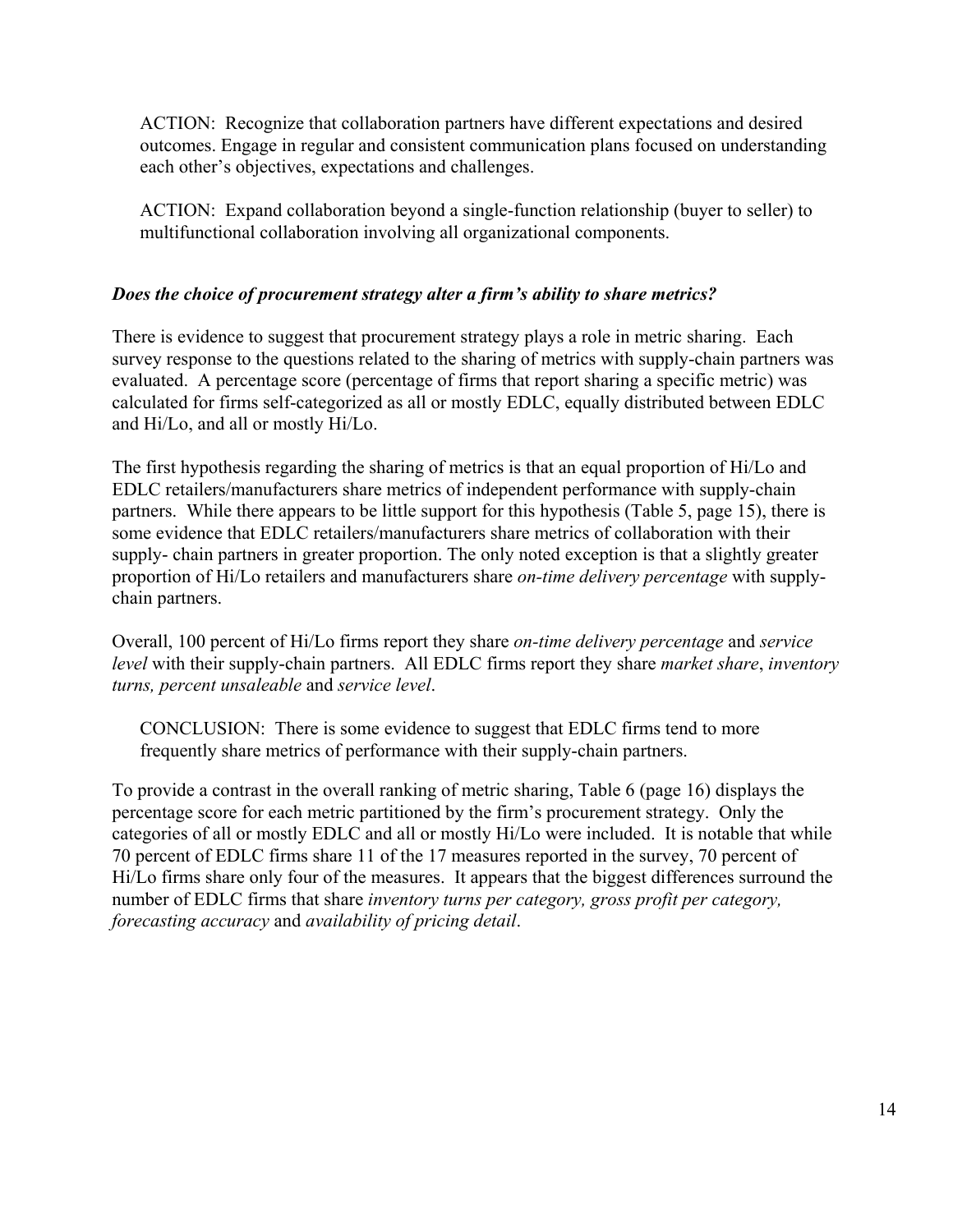### **Table 5**

| An equal proportion of Hi/Lo and EDLC retailers/manufacturers share metrics<br><b>Hypothesis 3a:</b><br>of independent performance with supply-chain partners. |                                                                                                                                        |                                                                   |                      |  |
|----------------------------------------------------------------------------------------------------------------------------------------------------------------|----------------------------------------------------------------------------------------------------------------------------------------|-------------------------------------------------------------------|----------------------|--|
| S7b<br>$\ast$                                                                                                                                                  | An equal proportion of Hi/Lo and EDLC retailers/manufacturers share<br>market share performance with supply-chain partners.            | Pure or mostly Hi/Lo<br>Equal distribution<br>Pure or mostly EDLC | 0.83<br>0.71<br>1.00 |  |
| S7e<br>$\ast$                                                                                                                                                  | An equal proportion of Hi/Lo and EDLC retailers/manufacturers share<br>on-time delivery percentage with supply-chain partners.         | Pure or mostly Hi/Lo<br>Equal distribution<br>Pure or mostly EDLC | 1.00<br>0.71<br>0.86 |  |
| S7i                                                                                                                                                            | An equal proportion of Hi/Lo and EDLC retailers/manufacturers share<br>inventory-to-sales ratio with supply-chain partners.            | Pure or mostly Hi/Lo<br>Equal distribution<br>Pure or mostly EDLC | 0.40<br>0.29<br>0.71 |  |
| S7j                                                                                                                                                            | An equal proportion of Hi/Lo and EDLC retailers/manufacturers share<br>gross profit per category with supply-chain partners.           | Pure or mostly Hi/Lo<br>Equal distribution<br>Pure or mostly EDLC | 0.17<br>0.29<br>0.71 |  |
| S7n                                                                                                                                                            | An equal proportion of Hi/Lo and EDLC retailers/manufacturers share<br>availability of pricing detail with supply-chain partners.      | Pure or mostly Hi/Lo<br>Equal distribution<br>Pure or mostly EDLC | 0.00<br>0.00<br>0.57 |  |
| S7o                                                                                                                                                            | An equal proportion of Hi/Lo and EDLC retailers/manufacturers share<br>return on investment with supply-chain partners.                | Pure or mostly Hi/Lo<br>Equal distribution<br>Pure or mostly EDLC | 0.00<br>0.00<br>0.33 |  |
|                                                                                                                                                                | Hypothesis 3b: In greater proportion, EDLC retailers/manufacturers share metrics of collaboration<br>with their supply-chain partners. |                                                                   |                      |  |
| S7a<br>$***$                                                                                                                                                   | EDLC retailers/manufacturers share inventory turns per category with<br>supply-chain partners.                                         | Pure or mostly Hi/Lo<br>Equal distribution<br>Pure or mostly EDLC | 0.50<br>0.57<br>1.00 |  |
| S7c<br>$\star$                                                                                                                                                 | EDLC retailers/manufacturers share lead-time reliability with supply-<br>chain partners.                                               | Pure or mostly Hi/Lo<br>Equal distribution<br>Pure or mostly EDLC | 0.67<br>0.29<br>0.83 |  |
| S7d<br>$\star \star$                                                                                                                                           | EDLC retailers/manufacturers share freight costs with supply-chain<br>partners.                                                        | Pure or mostly Hi/Lo<br>Equal distribution<br>Pure or mostly EDLC | 0.00<br>0.17<br>0.29 |  |
| S7f<br>$***$                                                                                                                                                   | EDLC retailers/manufacturers share new item performance with<br>supply-chain partners.                                                 | Pure or mostly Hi/Lo<br>Equal distribution<br>Pure or mostly EDLC | 0.50<br>0.60<br>0.86 |  |
| S7g<br>$***$                                                                                                                                                   | EDLC retailers/manufacturers share percent of goods in transit with<br>supply-chain partners.                                          | Pure or mostly Hi/Lo<br>Equal distribution<br>Pure or mostly EDLC | 0.00<br>0.00<br>0.29 |  |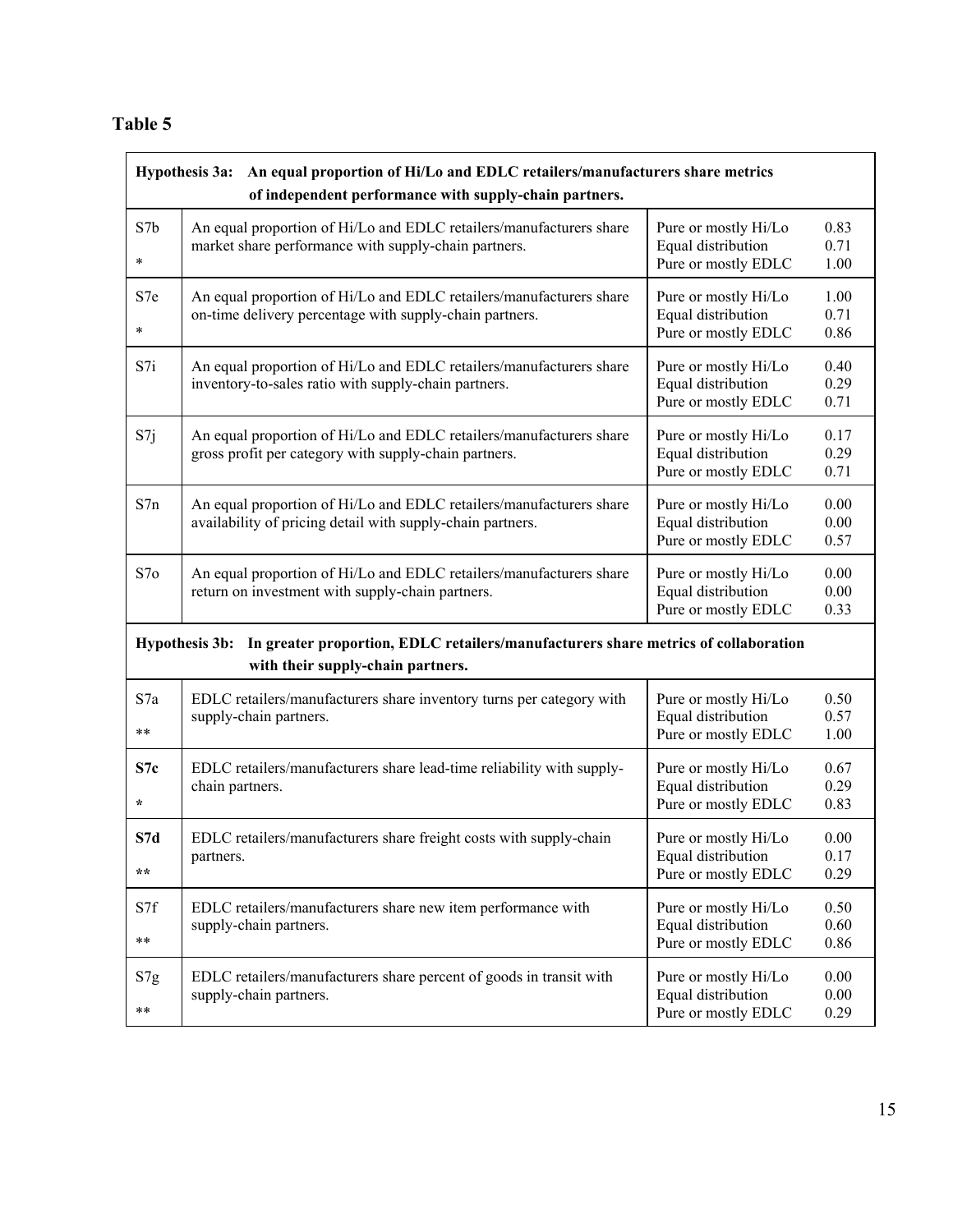| S7h<br>$\ast$ | EDLC retailers/manufacturers share frequency of delivery with supply-<br>chain partners. | Pure or mostly Hi/Lo<br>0.50<br>Equal distribution<br>0.43<br>Pure or mostly EDLC<br>0.71 |  |
|---------------|------------------------------------------------------------------------------------------|-------------------------------------------------------------------------------------------|--|
| S7k<br>$\ast$ | EDLC retailers/manufacturers share unsaleables percentage with<br>supply-chain partners. | 0.83<br>Pure or mostly Hi/Lo<br>Equal distribution<br>0.86<br>Pure or mostly EDLC<br>1.00 |  |
| S71<br>$\ast$ | EDLC retailers/manufacturers share invoice accuracy with supply-<br>chain partners.      | 0.60<br>Pure or mostly Hi/Lo<br>Equal distribution<br>0.57<br>Pure or mostly EDLC<br>0.86 |  |
| S7m<br>$**$   | EDLC retailers/manufacturers share forecast accuracy with supply-<br>chain partners.     | 0.00<br>Pure or mostly Hi/Lo<br>Equal distribution<br>0.29<br>Pure or mostly EDLC<br>0.57 |  |
| S7p           | EDLC retailers/manufacturers share service level with supply-chain<br>partners.          | 1.00<br>Pure or mostly Hi/Lo<br>Equal distribution<br>0.86<br>Pure or mostly EDLC<br>1.00 |  |
| S7q<br>$\ast$ | EDLC retailers/manufacturers share capacity utilization with supply-<br>chain partners.  | 0.00<br>Pure or mostly Hi/Lo<br>Equal distribution<br>0.00<br>Pure or mostly EDLC<br>0.14 |  |

\*\*  $=$  strongly supported<br>  $*$   $=$  supported

 $=$  supported

CONCLUSION: There is further support for the positional power conclusion that EDLC firms tend to share more information, while Hi/Lo firms tend to withhold information to support their requisite need to exploit supply-chain power.

ACTION: Focus on understanding your supply-chain partners' objectives. Concentrate on the specific common metrics that exist between partners, based on their procurement strategy, that will improve your supply-chain effectiveness.

### **Table 6**

| <b>Percent-</b><br>age of<br><b>Firms</b> | Hi/Lo<br><b>Strategy</b>                     | <b>EDLC</b><br><b>Strategy</b>                                                                      | Percent-<br>age of<br><b>Firms</b> |
|-------------------------------------------|----------------------------------------------|-----------------------------------------------------------------------------------------------------|------------------------------------|
| 100%                                      | on-time delivery percentage<br>service level | inventory turns per category<br>market share performance<br>unsaleables percentage<br>service level | 100%                               |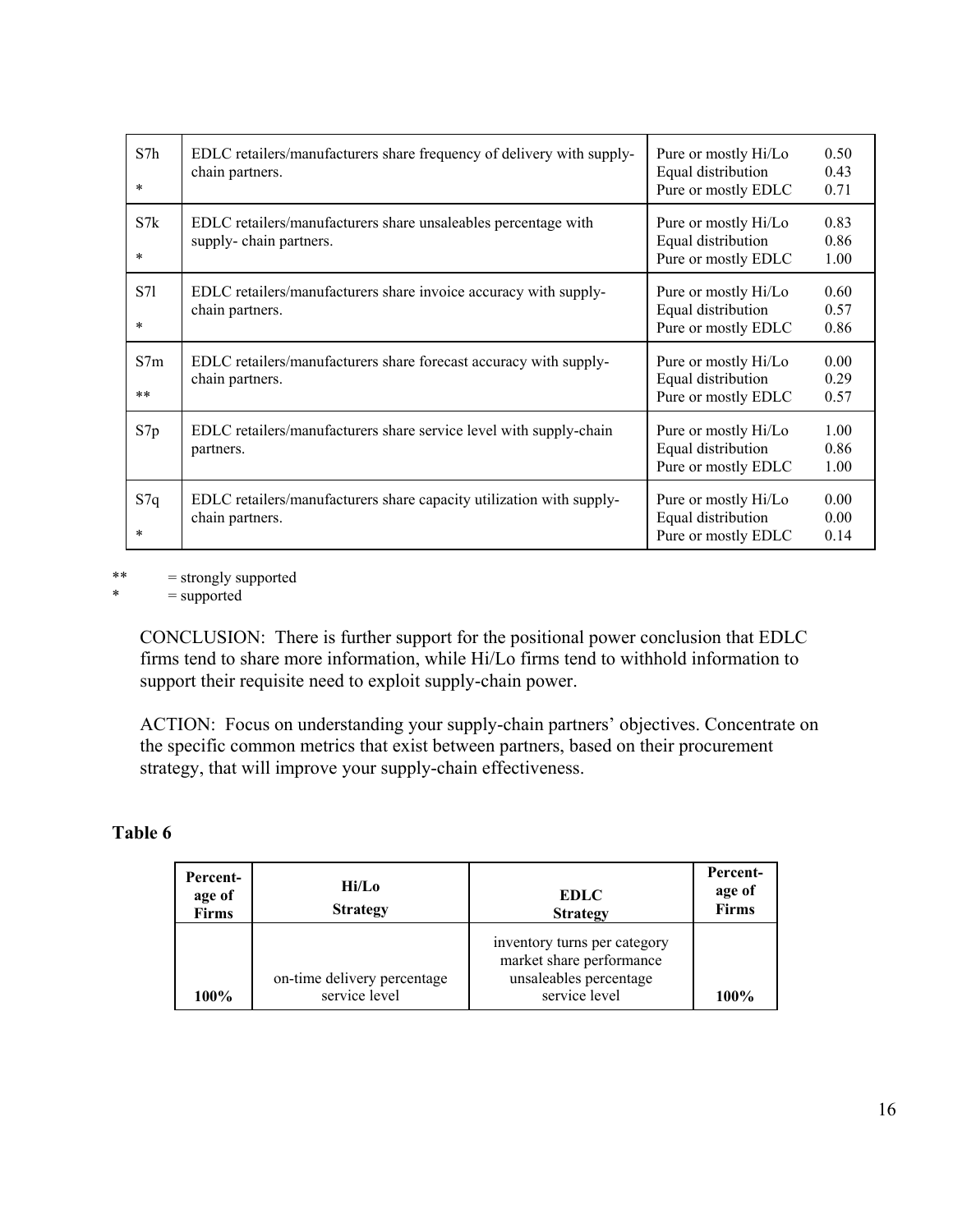|     |                                                                                                                                                        | on-time delivery percentage<br>new item performance<br>invoice accuracy  | 86% |
|-----|--------------------------------------------------------------------------------------------------------------------------------------------------------|--------------------------------------------------------------------------|-----|
| 83% | market share performance<br>unsaleables percentage                                                                                                     | Lead-time reliability                                                    | 83% |
| 67% | lead-time reliability                                                                                                                                  | frequency of delivery<br>inventory to sales<br>gross profit per category | 71% |
| 60% | invoice accuracy                                                                                                                                       |                                                                          |     |
| 50% | inventory turns per category<br>new item performance<br>frequency of delivery                                                                          | forecast accuracy<br>availability of pricing detail                      | 57% |
| 40% | inventory to sales                                                                                                                                     | return on investment                                                     | 33% |
|     | gross profit per category                                                                                                                              | freight costs<br>percentage of goods in transit                          | 29% |
| 17% |                                                                                                                                                        | capacity utilization                                                     | 14% |
| 0%  | freight costs<br>percentage of goods in transit<br>forecast accuracy<br>availability of pricing detail<br>return on investment<br>capacity utilization |                                                                          |     |

### *Does the firm's position in the supply chain alter the ability to share metrics?*

Table 7 (page 18) displays the percentage score for each metric partitioned by a firm's location within the supply chain. According to Table 7, all manufacturers surveyed share *market share performance* and *service levels* with their supply-chain partners. More than 75 percent share *ontime delivery percentage, unsaleables percentage, invoice accuracy* and *new item performance*. Most retailers surveyed share *inventory turns per category, unsaleables percentage, service level, on-time delivery percentage,* and *gross profit per category*.

Table 7 also indicates that, on average, retailers tend to share more often (by a larger proportion) *gross profit, pricing detail* and *inventory turns*. Manufactures tend to share *market share performance, inventory accuracy* and *new item performance* more often than retailers.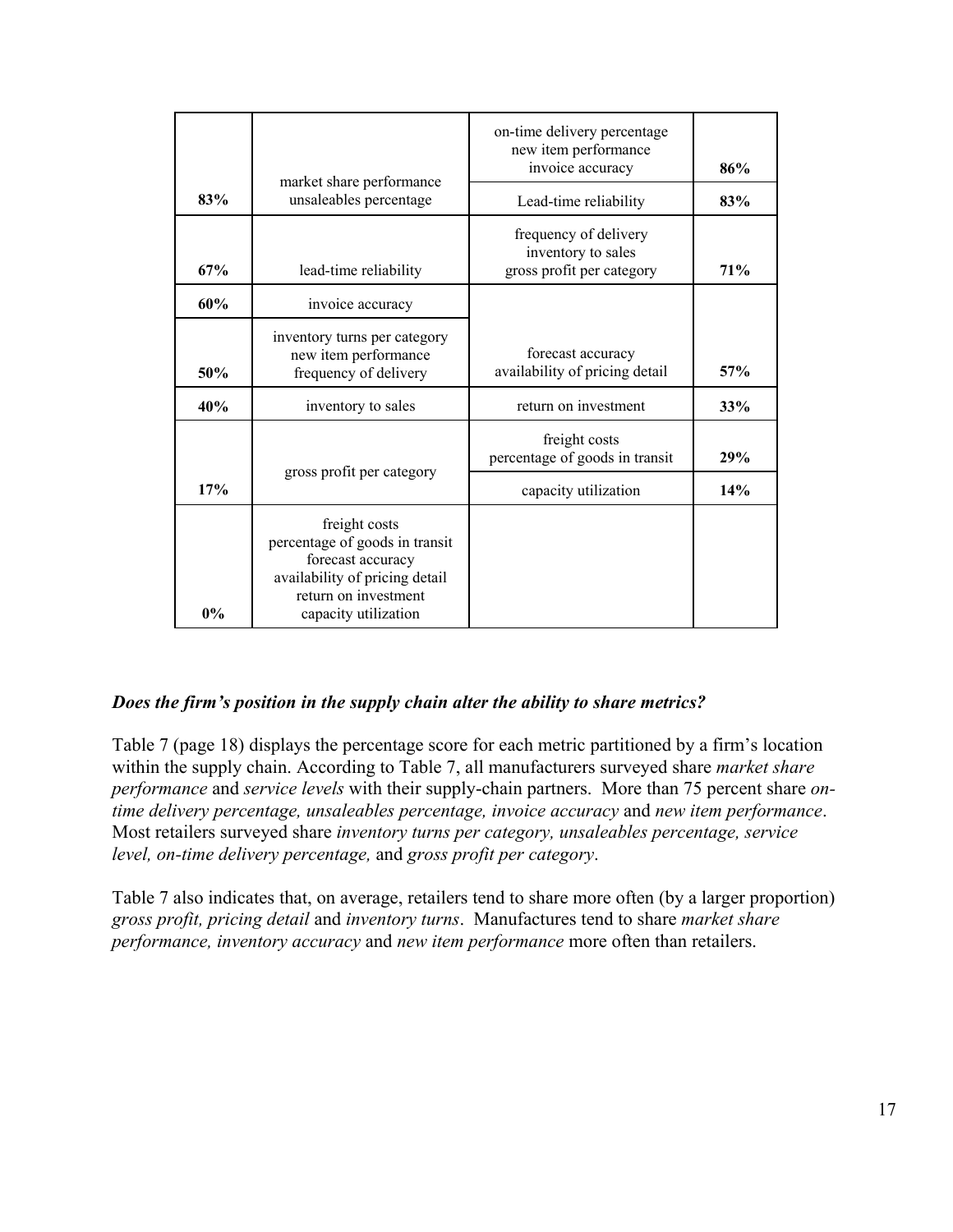#### **Table 7**

| Percent-<br>age of<br>Firms | Retailer<br><b>Supply-Chain Position</b>                                | Manufacturer<br><b>Supply-Chain Position</b>                                                                                                  | Percent-<br>age of<br>Firms |
|-----------------------------|-------------------------------------------------------------------------|-----------------------------------------------------------------------------------------------------------------------------------------------|-----------------------------|
|                             |                                                                         | market share performance<br>service level                                                                                                     | 100%                        |
| 88%                         | inventory turns per category<br>unsaleables percentage<br>service level | on-time delivery percentage<br>unsaleables percentage                                                                                         | 91%                         |
|                             | on-time delivery percentage                                             | invoice accuracy                                                                                                                              | 80%                         |
| 7%                          | gross profit per category                                               | new item performance                                                                                                                          | 78%                         |
| 67%                         | market share performance<br>lead-time reliability                       |                                                                                                                                               |                             |
| 62%                         | inventory to sales                                                      |                                                                                                                                               |                             |
| 55%                         | new item performance<br>frequency of delivery<br>invoice accuracy       | inventory turns per category<br>frequency of delivery                                                                                         | 55%                         |
| 44%                         | availability of pricing detail                                          | lead-time reliability                                                                                                                         | 50%                         |
| 33%                         | forecast accuracy                                                       | inventory to sales                                                                                                                            | 36%                         |
| 25%                         | return on investment                                                    |                                                                                                                                               |                             |
| 22%                         | freight costs<br>percentage of goods in transit                         | forecast accuracy                                                                                                                             | 27%                         |
|                             |                                                                         | freight costs                                                                                                                                 | 10%                         |
| 11%                         | capacity utilization                                                    | percentage of goods in transit<br>gross profit per category<br>availability of pricing detail<br>return on investment<br>capacity utilization | 0%                          |

CONCLUSION: This reflects the natural tendency for supply-chain partners to focus on the core metrics of those they serve. Even though formal collaboration is not prevalent, the need to meet core customer needs supports informal collaboration.

ACTION: Recognize that informal collaboration occurs and focus to move the relationship to formal collaboration around core customer requirements.

ACTION: Conduct regular analyses of agreed-upon metrics through a collaborative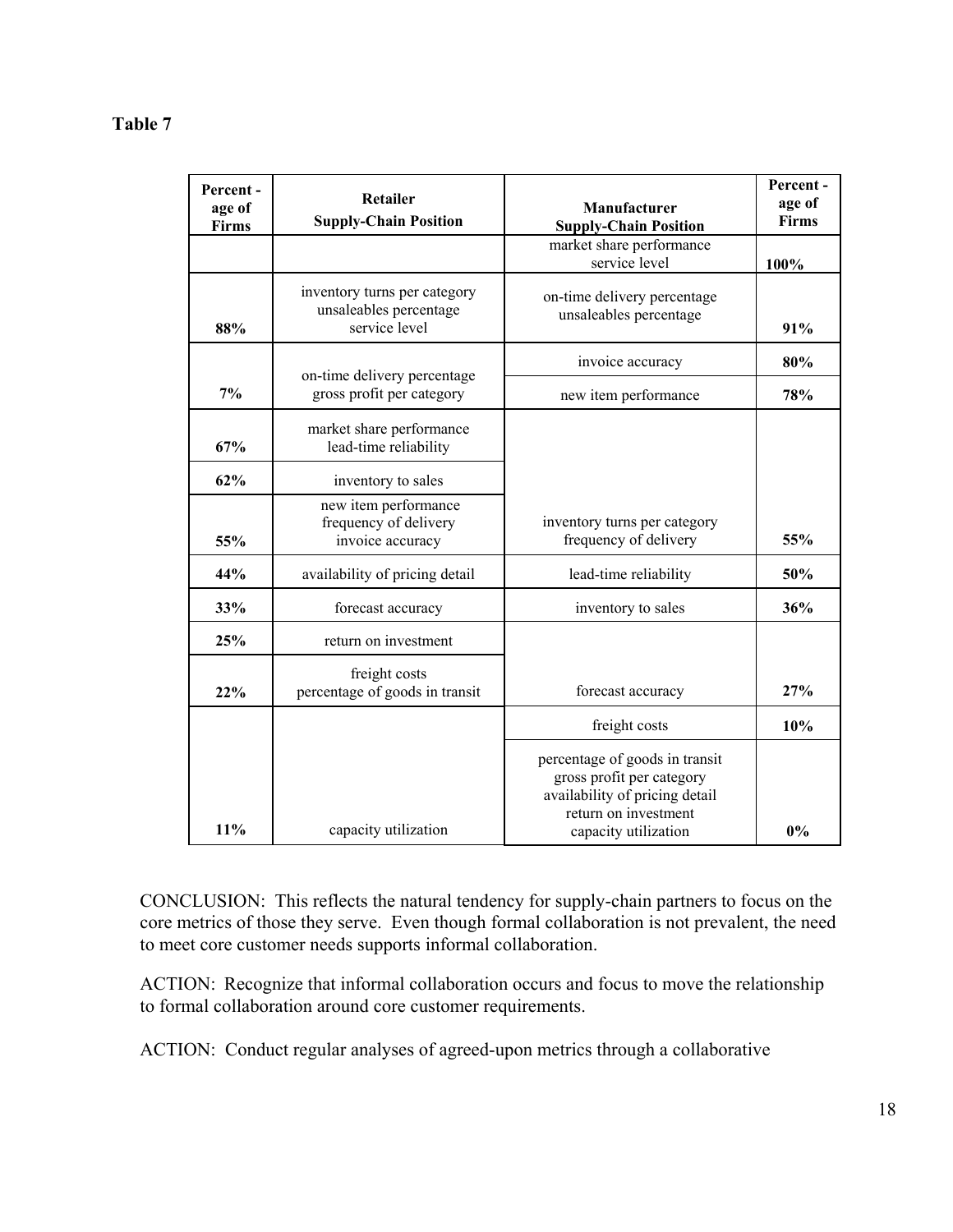approach focused on improvement (not as a demand or "stick").

# Barriers to Collaboration

When questioned about barriers to collaboration within the supply chain, retailers indicated consistency in technology was the only significant barrier. The majority of retailers rated most of the barriers as moderate.

Manufacturers surveyed indicated that technology is a significant barrier. They rated lack of trust, inflexibility, lack of information sharing, size and lack of manpower as moderate to significant barriers to collaboration.

The perception of these barriers was not always consistent when comparing the retailers' answers to the manufacturers' answers. For example, size of organization is considered a barrier by six of 11 retailers compared with 10 of 11 manufacturers. It might be interesting to consider the differences in the supply chain within a retailer organization and a manufacturing organization to determine why perceived barriers may be different and how they could be eased.

### *Does the choice of procurement strategy alter the barriers to collaboration?*

There is little evidence to suggest that procurement strategy plays a role in perceived barriers to collaboration. Each survey response to the questions related to the significance of specific barriers to reaching the ideal level of collaboration was evaluated. An interval score was applied to 10 potential barriers to collaboration (Significant barrier = 2, Moderate barrier = 1 and No barrier = 0), and means were calculated for firms categorized as all or mostly EDLC, equally distributed between EDLC and Hi/Lo, and all or mostly Hi/Lo.

There was no support for the hypothesis pertaining to barriers — Hi/Lo retailers and manufacturers view barriers to collaboration as more severe than EDLC retailers and manufacturers (Table 8, page 20). The only two patterns seen in the data suggest that Hi/Lo retailers/manufacturers view *inter-company communication* as a more severe barrier than EDLC retailers/manufacturers. Hi/Lo retailers/manufacturers view *lack of relative power* as a more severe barrier than EDLC retailers/manufacturers.

There appears to be a great deal of unanimity in comparisons across strategy. Hi/Lo and EDLC retailers and manufacturers view *lack of consistency in technology* as the more severe barrier to collaboration. Hi/Lo and EDLC retailers and manufacturers view *lack of trust* and *lack of information sharing* as very important barriers.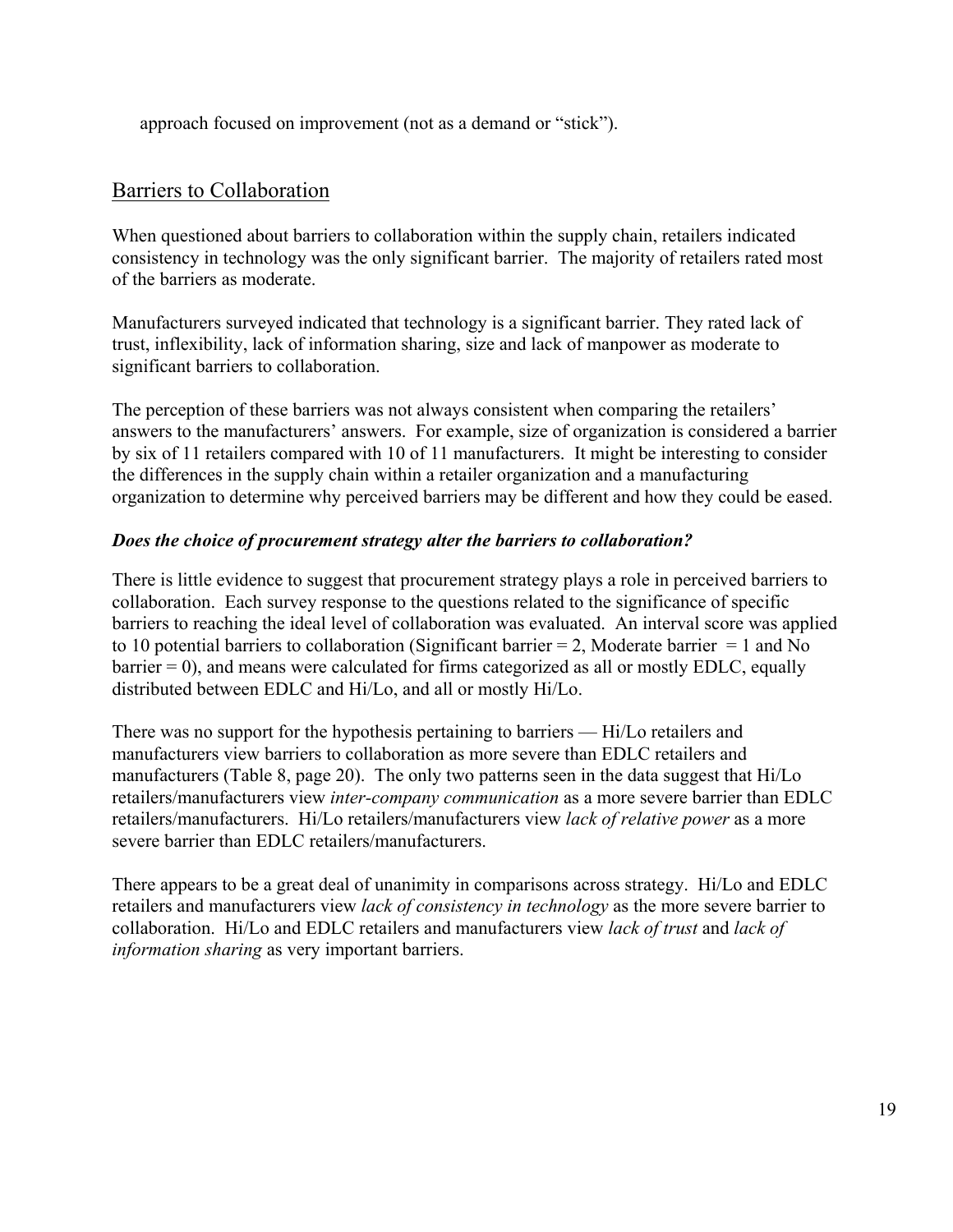#### **Table 8**

|     | <b>Hypothesis 4:</b><br>Hi/Lo retailers and manufacturers view barriers to collaboration as more severe<br>than EDLC retailers and manufacturers.       |                                                                   |                      |  |  |
|-----|---------------------------------------------------------------------------------------------------------------------------------------------------------|-------------------------------------------------------------------|----------------------|--|--|
| S8a | Hi/Lo retailers/manufacturers view inter-company communication as a<br>more severe barrier to collaboration than EDLC<br>retailers/manufacturers.       | Pure or mostly Hi/Lo<br>Equal distribution<br>Pure or mostly EDLC | 0.67<br>0.71<br>0.86 |  |  |
| S8b | Hi/Lo retailers/manufacturers view complexity as a more severe barrier<br>to collaboration than EDLC retailers/manufacturers.                           | Pure or mostly Hi/Lo<br>Equal distribution<br>Pure or mostly EDLC | 1.00<br>1.00<br>1.00 |  |  |
| S8c | Hi/Lo retailers/manufacturers view lack of trust as a more severe<br>barrier to collaboration than EDLC retailers/manufacturers.                        | Pure or mostly Hi/Lo<br>Equal distribution<br>Pure or mostly EDLC | 1.17<br>1.14<br>1.29 |  |  |
| S8d | Hi/Lo retailers/manufacturers view inability to be flexible as a more<br>severe barrier to collaboration than EDLC retailers/manufacturers.             | Pure or mostly Hi/Lo<br>Equal distribution<br>Pure or mostly EDLC | 1.17<br>0.86<br>1.14 |  |  |
| S8e | Hi/Lo retailers/manufacturers view size of organization as a more<br>severe barrier to collaboration than EDLC retailers/manufacturers.                 | Pure or mostly Hi/Lo<br>Equal distribution<br>Pure or mostly EDLC | 0.67<br>1.00<br>0.71 |  |  |
| S8f | Hi/Lo retailers/manufacturers view lack of relative power as a more<br>severe barrier to collaboration than EDLC retailers/manufacturers.               | Pure or mostly Hi/Lo<br>Equal distribution<br>Pure or mostly EDLC | 0.50<br>0.67<br>0.86 |  |  |
| S8g | Hi/Lo retailers/manufacturers view not enough time as a more severe<br>barrier to collaboration than EDLC retailers/manufacturers.                      | Pure or mostly Hi/Lo<br>Equal distribution<br>Pure or mostly EDLC | 1.00<br>0.86<br>1.14 |  |  |
| S8h | Hi/Lo retailers/manufacturers view not enough manpower as a more<br>severe barrier to collaboration than EDLC retailers/manufacturers.                  | Pure or mostly Hi/Lo<br>Equal distribution<br>Pure or mostly EDLC | 1.00<br>0.86<br>1.29 |  |  |
| S8i | Hi/Lo retailers/manufacturers view lack of information sharing as a<br>more severe barrier to collaboration than EDLC<br>retailers/manufacturers.       | Pure or mostly Hi/Lo<br>Equal distribution<br>Pure or mostly EDLC | 1.17<br>0.86<br>1.29 |  |  |
| S8j | Hi/Lo retailers/manufacturers view lack of consistency in technology as<br>a more severe barrier to collaboration than EDLC<br>retailers/manufacturers. | Pure or mostly Hi/Lo<br>Equal distribution<br>Pure or mostly EDLC | 2.00<br>2.00<br>2.00 |  |  |

\*\*  $=$  strongly supported<br>  $*$   $=$  supported

 $=$  supported

CONCLUSION: Regardless of strategy, commonly perceived barriers to collaboration include lack of consistent technology, lack of trust, lack of information sharing, inability to be flexible and not enough manpower.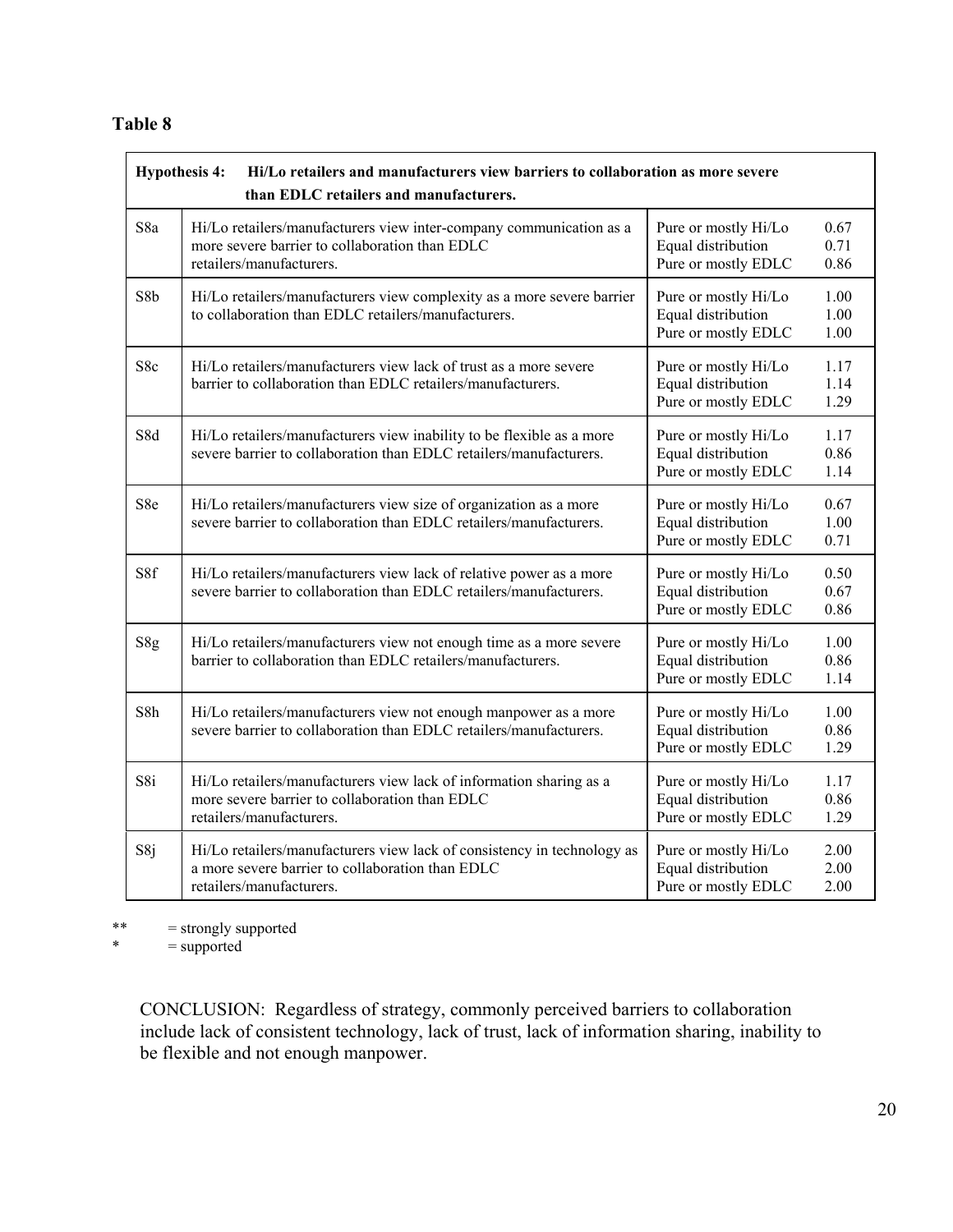ACTION: Recognize that the impact collaboration has on improving chain effectiveness is not dependent on technical solutions but rather by the commitment of vendors and customers to develop and maintain ongoing communications processes and agreed-upon metrics. Move naturally occurring informal collaboration to a more formal process.

#### *Does the firm's position in the supply chain alter the barriers to collaboration?*

Strategy appears not to play a major role in determining the perceived barriers to collaboration. Table 9 displays the mean interval score for each barrier, partitioned by firm location within the supply chain. Again, each survey response to the questions related to the importance of specific barriers was evaluated along an interval range, and means were calculated for firms categorized as retailer or manufacturer.

The hypothesis explored next was that retailers and manufacturers view barriers to collaboration equally. Table 9 indicates that this hypothesis is strongly supported. On average, manufacturers are more likely than retailers to believe that *size of organization, lack of trust* and *inability to be flexible* are severe barriers. Since these differences are relatively small, however, there may not be sufficient evidence to confirm that retailers and manufacturers view barriers to collaboration differently.

CONCLUSION: As with strategy, barriers are viewed similarly across the supply chain.

| <b>Hypothesis 5:</b><br>Retailers and manufacturers similarly view barriers to collaboration. |                             |                          |              |
|-----------------------------------------------------------------------------------------------|-----------------------------|--------------------------|--------------|
| S8a<br>**                                                                                     | Inter-company communication | Retailer<br>Manufacturer | 0.78<br>0.73 |
| S8 <sub>b</sub><br>**                                                                         | Complexity                  | Retailer<br>Manufacturer | 1.00<br>1.00 |
| S8c                                                                                           | Lack of trust               | Retailer<br>Manufacturer | 1.00<br>1.36 |
| S8d                                                                                           | Inability to be flexible    | Retailer<br>Manufacturer | 0.89<br>1.18 |
| S8e                                                                                           | Size of organization        | Retailer<br>Manufacturer | 0.44<br>1.09 |
| S8f<br>**                                                                                     | Lack of relative power      | Retailer<br>Manufacturer | 0.66<br>0.70 |

#### **Table 9**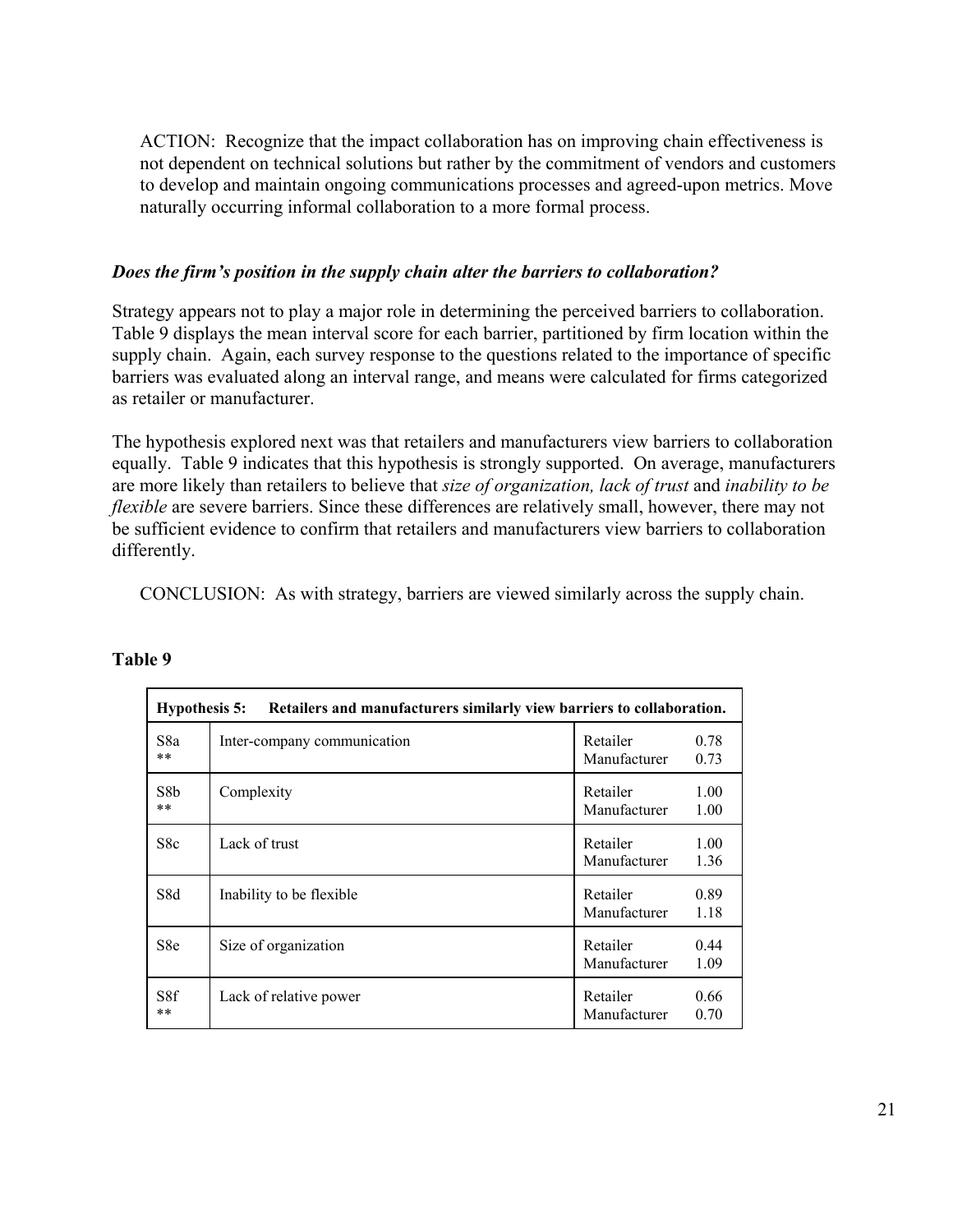| S8g   | Not enough time                   | Retailer     | 1.00 |
|-------|-----------------------------------|--------------|------|
| $***$ |                                   | Manufacturer | 1.00 |
| S8h   | Not enough manpower               | Retailer     | 1.00 |
| $***$ |                                   | Manufacturer | 1.09 |
| S8i   | Lack of information-sharing       | Retailer     | 1.00 |
| $***$ |                                   | Manufacturer | 1.18 |
| S8j   | Lack of consistency in technology | Retailer     | 2.00 |
| $***$ |                                   | Manufacturer | 2.00 |

\*\* = strongly supported

 $=$  supported

### *Does the choice of procurement strategy alter the firm's use of state-of-the-art processes and programs?*

Evidence suggests that procurement strategy plays a role in the use of state-of-the art processes and programs (Table 10, page 23). Each survey response to the questions related to the extent that specific processes and programs are being used was evaluated. A percentage score (percentage of firms that report using a specific process or program) was calculated for firms categorized as all or mostly EDLC, equally distributed between EDLC and Hi/Lo, and all or mostly Hi/Lo.

The next investigation centered around the question of whether an equal proportion of Hi/Lo and EDLC retailers/manufacturers use noncollaboration-based advanced processes and programs. Secondly, do EDLC retailers/manufacturers use collaboration-based advanced processes and programs in greater proportion? There appears to be some evidence that roughly an equal proportion of Hi/Lo and EDLC retailers/manufacturers use noncollaboration-based advanced processes and programs, such as *material requirements planning, Efficient Consumer Response, customer relationship management* and *point-of-sale data*. Further, it appears that in greater proportion, EDLC retailers/manufacturers use collaboration-based advanced processes and programs.

Overall, the processes and programs used most often by Hi/Lo firms include *point-of-sale data, electronic data interchange* and *vendor-managed inventory*. Likewise, 100 percent of EDLC firms use *efficient consumer response, point-of-sale data, electronic data interchange, data synchronization* and *vendor-managed inventory*.

#### **Table 10**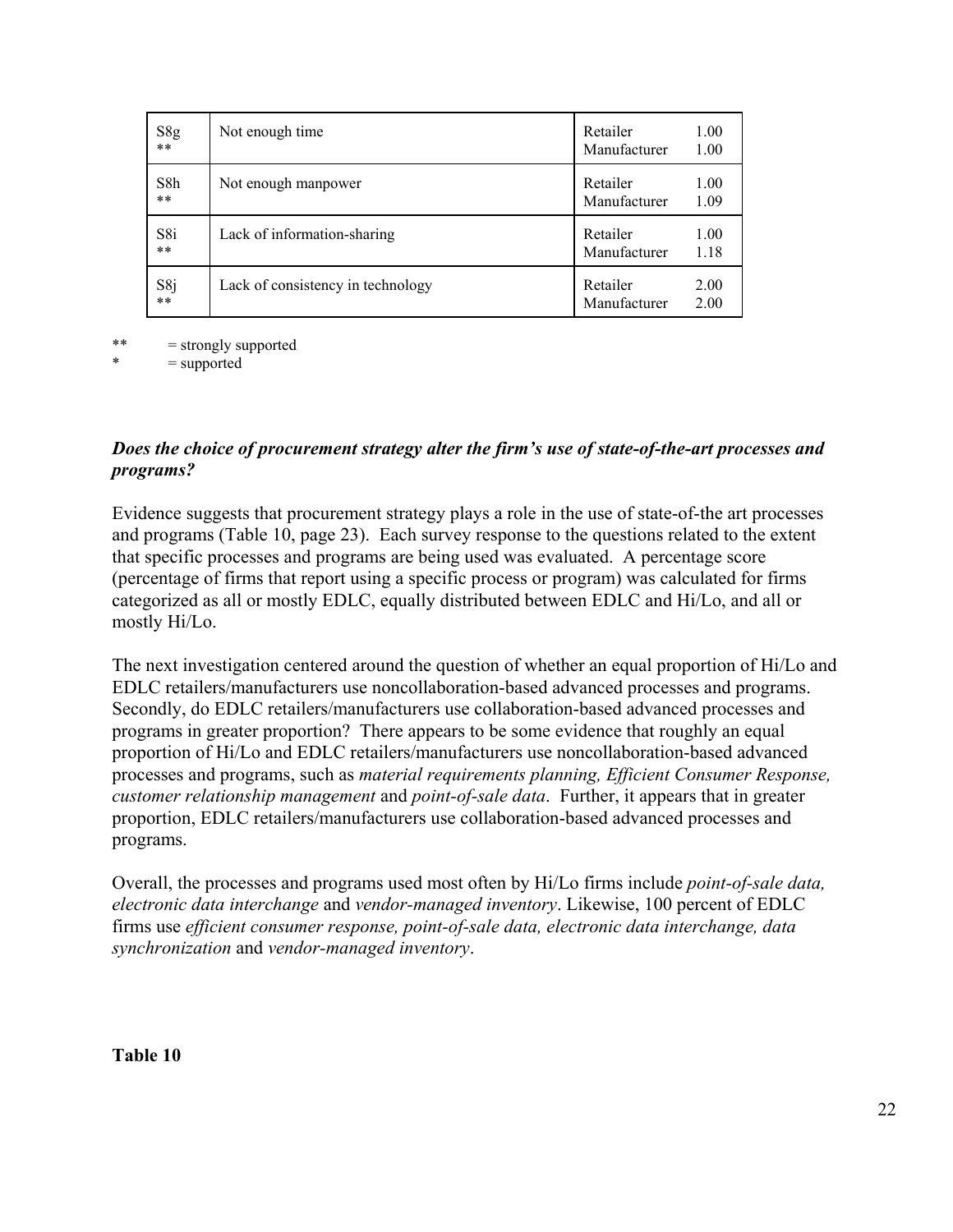| Hypothesis 6a: An equal proportion of Hi/Lo and EDLC retailers/manufacturers use noncollaboration-<br>based advanced processes and programs. |                                                                                                                                                                    |                                                                   |                      |
|----------------------------------------------------------------------------------------------------------------------------------------------|--------------------------------------------------------------------------------------------------------------------------------------------------------------------|-------------------------------------------------------------------|----------------------|
| S9b                                                                                                                                          | An equal proportion of Hi/Lo and EDLC retailers/manufacturers use<br>Voluntary Interindustry Commerce Standards (VICS).                                            | Pure or mostly Hi/Lo<br>Equal distribution<br>Pure or mostly EDLC | 0.50<br>0.71<br>0.83 |
| S9c<br>$\ast$                                                                                                                                | An equal proportion of Hi/Lo and EDLC retailers/manufacturers use<br>Materials Resource Planning (MRP)                                                             | Pure or mostly Hi/Lo<br>Equal distribution<br>Pure or mostly EDLC | 0.83<br>0.71<br>0.71 |
| S9f                                                                                                                                          | An equal proportion of Hi/Lo and EDLC retailers/manufacturers use<br>Efficient Consumer Response (ECR)                                                             | Pure or mostly Hi/Lo<br>Equal distribution<br>Pure or mostly EDLC | 0.83<br>0.57<br>1.00 |
| S9h<br>$\ast$                                                                                                                                | An equal proportion of Hi/Lo and EDLC retailers/manufacturers use<br>Customer Relationship Management (CRM)                                                        | Pure or mostly Hi/Lo<br>Equal distribution<br>Pure or mostly EDLC | 0.33<br>0.29<br>0.57 |
| S9j                                                                                                                                          | An equal proportion of Hi/Lo and EDLC retailers/manufacturers use<br>Advanced Planning and Scheduling (APR)                                                        | Pure or mostly Hi/Lo<br>Equal distribution<br>Pure or mostly EDLC | 0.50<br>0.71<br>0.71 |
| S9n<br>$***$                                                                                                                                 | An equal proportion of Hi/Lo and EDLC retailers/manufacturers use<br>Pure or mostly Hi/Lo<br>Equal distribution<br>Point-of-Sale Data (POS)<br>Pure or mostly EDLC |                                                                   | 1.00<br>1.00<br>1.00 |
| In greater proportion, EDLC retailers/manufacturers use collaboration-based<br><b>Hypothesis 6b:</b><br>advanced processes and programs.     |                                                                                                                                                                    |                                                                   |                      |
| S <sub>9</sub> a                                                                                                                             | A greater proportion of EDLC retailers/manufacturers use<br>Collaborative Planning, Forecasting and Replenishment (CPFR)                                           | Pure or mostly Hi/Lo<br>Equal distribution<br>Pure or mostly EDLC | 0.83<br>0.29<br>0.71 |
| S9d                                                                                                                                          | A greater proportion of EDLC retailers/manufacturers use Enterprise<br>Resource Planning (ERP)                                                                     | Pure or mostly Hi/Lo<br>Equal distribution<br>Pure or mostly EDLC | 0.83<br>0.71<br>0.86 |
| S <sub>9e</sub><br>$***$                                                                                                                     | A greater proportion of EDLC retailers/manufacturers use Supply<br>Chain Information Database (SCIP)                                                               | Pure or mostly Hi/Lo<br>Equal distribution<br>Pure or mostly EDLC | 0.40<br>0.43<br>0.86 |
| S9g<br>$***$                                                                                                                                 | A greater proportion of EDLC retailers/manufacturers use Effective<br>Foodservice Response (EFR)                                                                   | Pure or mostly Hi/Lo<br>Equal distribution<br>Pure or mostly EDLC | 0.20<br>0.29<br>0.43 |
| S9i<br>$***$                                                                                                                                 | A greater proportion of EDLC retailers/manufacturers use Supply-<br>Chain Execution software (SCE)                                                                 | Pure or mostly Hi/Lo<br>Equal distribution<br>Pure or mostly EDLC | 0.33<br>0.43<br>0.57 |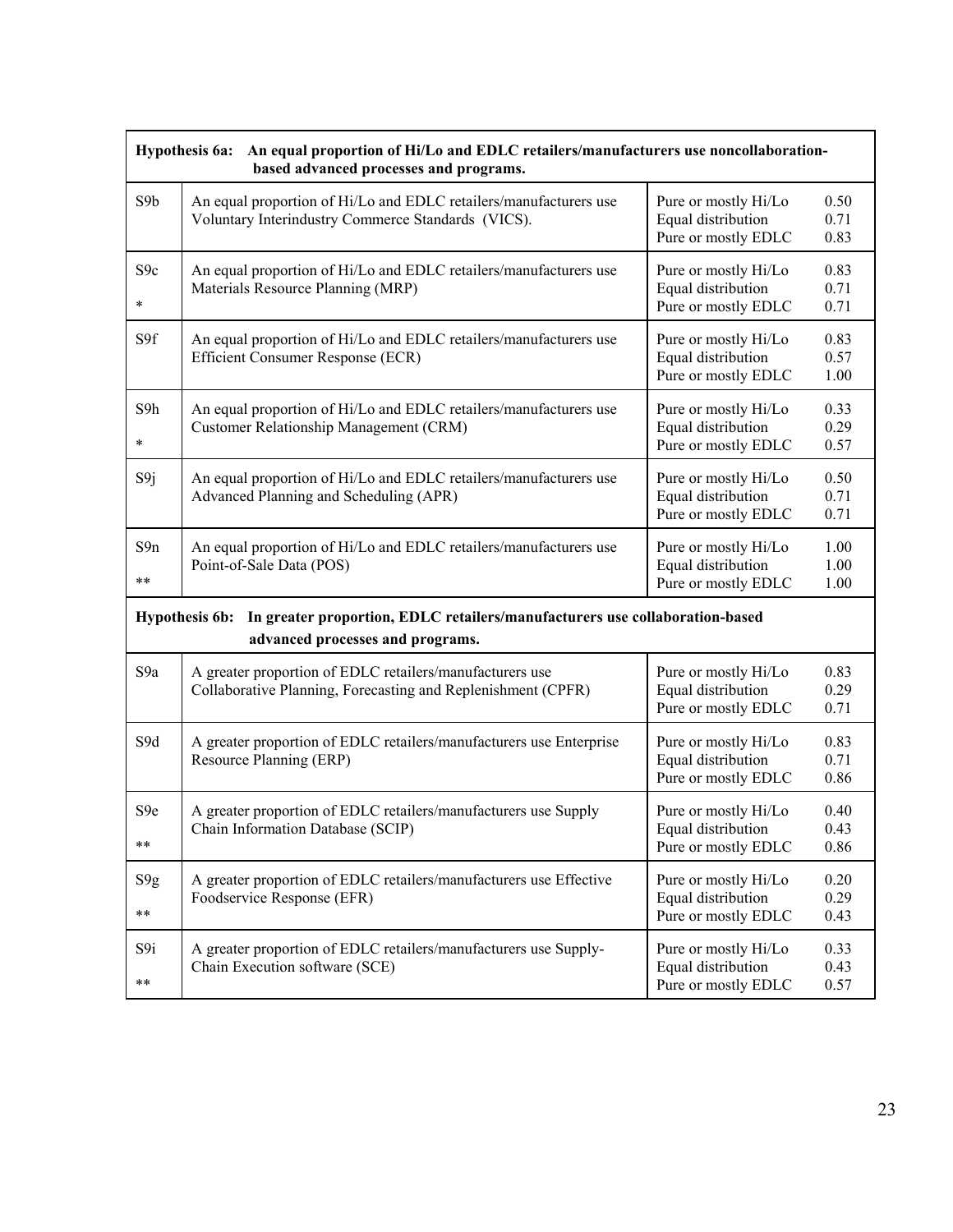| S9k        | A greater proportion of EDLC retailers/manufacturers use Electronic<br>Data Interchange (EDI) | Pure or mostly Hi/Lo | 1.00 |
|------------|-----------------------------------------------------------------------------------------------|----------------------|------|
|            |                                                                                               | Equal distribution   | 1.00 |
|            |                                                                                               | Pure or mostly EDLC  | 1.00 |
| <b>S91</b> | A greater proportion of EDLC retailers/manufacturers use Data<br>Synchronization              | Pure or mostly Hi/Lo | 0.83 |
|            |                                                                                               | Equal distribution   | 1.00 |
| $\ast$     |                                                                                               | Pure or mostly EDLC  | 1.00 |
| S9m        | A greater proportion of EDLC retailers/manufacturers use Vendor<br>Managed Inventory (VMI)    | Pure or mostly Hi/Lo | 1.00 |
|            |                                                                                               | Equal distribution   | 0.86 |
|            |                                                                                               | Pure or mostly EDLC  | 1.00 |
|            |                                                                                               |                      |      |

\*\*  $=$  strongly supported<br> $*$   $=$  supported

 $=$  supported

CONCLUSION: Sensitivity to peak demand flows forces Hi/Lo firms to focus on demandbased processes, whereas EDLC firms focus on information-sharing and collaborative-based processes.

ACTION: As noted earlier, to enhance collaboration efforts, recognize the differences in objectives driving the company's procurement strategy, agree upon common areas of interest, define the appropriate metrics and focus on improving supply-chain effectiveness.

### *Does the location in the supply chain alter the firm's use of state-of-the-art processes and programs?*

Table 11 (page 25) displays the mean percentage score for each state-of-the-art process and program partitioned by firm location within the supply chain. Again, each survey response to the questions about use of a specific process or program was tallied for firms categorized as a retailer or manufacturer.

Hypotheses 7a and b (Table 11) asked if an equal proportion of retailers and manufacturers use collaboration-based and noncollaboration-based advanced processes and programs. On average, the largest differences in scores relate to manufacturers' use of tools that are not as applicable to retailers. These tools include *material requirements planning, advanced planning and scheduling*, and *enterprise resource planning*. However, there is some evidence that in equal proportion retailers and manufacturers use collaboration-based advanced processes and programs, such as *electronic data interchange, data synchronization* and *vendor-managed inventory.*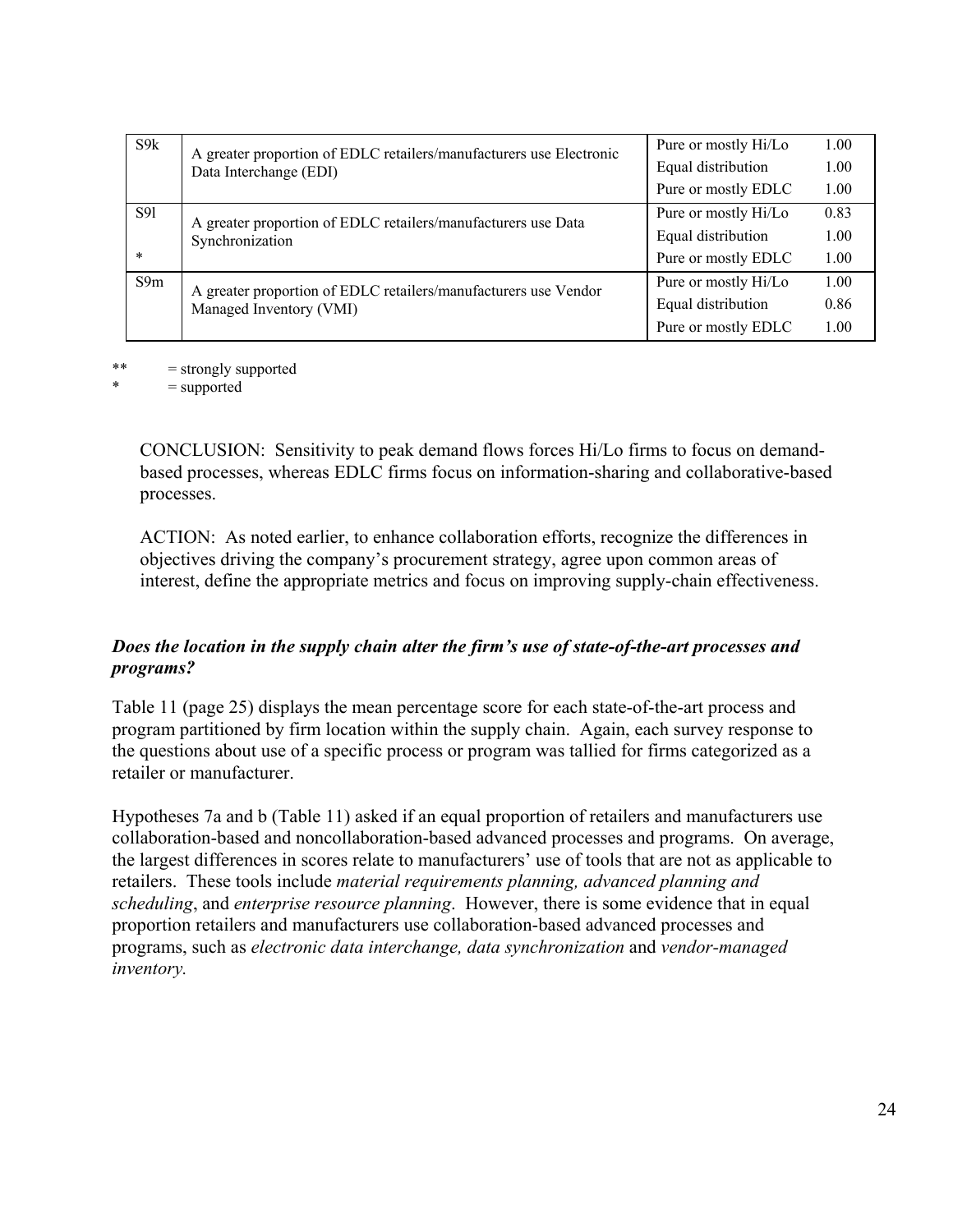## **Table 11**

| Hypothesis 7a: An equal proportion of retailers and manufacturers use noncollaboration-based<br>advanced processes and programs.      |                                                              |                          |              |
|---------------------------------------------------------------------------------------------------------------------------------------|--------------------------------------------------------------|--------------------------|--------------|
| S9b                                                                                                                                   | Voluntary Interindustry Commerce Standards (VICS).           | Retailer<br>Manufacturer | 0.56<br>0.82 |
| S <sub>9c</sub>                                                                                                                       | Materials Resource Planning (MRP)                            | Retailer<br>Manufacturer | 0.44<br>1.00 |
| S9f                                                                                                                                   | Efficient Consumer Response (ECR)                            | Retailer                 | 0.78         |
| $***$                                                                                                                                 |                                                              | Manufacturer             | 0.82         |
| S9h                                                                                                                                   | Customer Relationship Management (CRM)                       | Retailer<br>Manufacturer | 0.22<br>0.55 |
| S9j                                                                                                                                   | Advanced Planning and Scheduling (APR)                       | Retailer<br>Manufacturer | 0.44<br>0.82 |
| S9n                                                                                                                                   | Point-of-Sale Data (POS)                                     | Retailer                 | 1.00         |
| $***$                                                                                                                                 |                                                              | Manufacturer             | 1.00         |
| In equal proportion, retailers and manufacturers use collaboration-based<br><b>Hypothesis 7b:</b><br>advanced processes and programs. |                                                              |                          |              |
| S <sub>9</sub> a                                                                                                                      | Collaborative Planning, Forecasting and Replenishment (CPFR) | Retailer                 | 0.56         |
| **                                                                                                                                    |                                                              | Manufacturer             | 0.64         |
| S9d                                                                                                                                   | Enterprise Resource Planning (ERP)                           | Retailer<br>Manufacturer | 0.56<br>1.00 |
| S <sub>9e</sub>                                                                                                                       | Supply-Chain Information Database (SCIP)                     | Retailer                 | 0.56         |
| $***$                                                                                                                                 |                                                              | Manufacturer             | 0.60         |
| S9g                                                                                                                                   | Effective Foodservice Response (EFR)                         | Retailer<br>Manufacturer | 0.11<br>0.50 |
| S9i                                                                                                                                   | Supply-Chain Execution software (SCE)                        | Retailer                 | 0.44         |
| $***$                                                                                                                                 |                                                              | Manufacturer             | 0.45         |
| S9k                                                                                                                                   | Electronic Data Interchange (EDI)                            | Retailer                 | 1.00         |
| **                                                                                                                                    |                                                              | Manufacturer             | 1.00         |
| S91                                                                                                                                   | Data Synchronization                                         | Retailer                 | 1.00         |
| $\ast\ast$                                                                                                                            |                                                              | Manufacturer             | 0.91         |
| S9m                                                                                                                                   | Vendor Managed Inventory (VMI)                               | Retailer                 | 0.89         |
| $\ast$                                                                                                                                |                                                              | Manufacturer             | 1.00         |

\*\* = strongly supported

\* = supported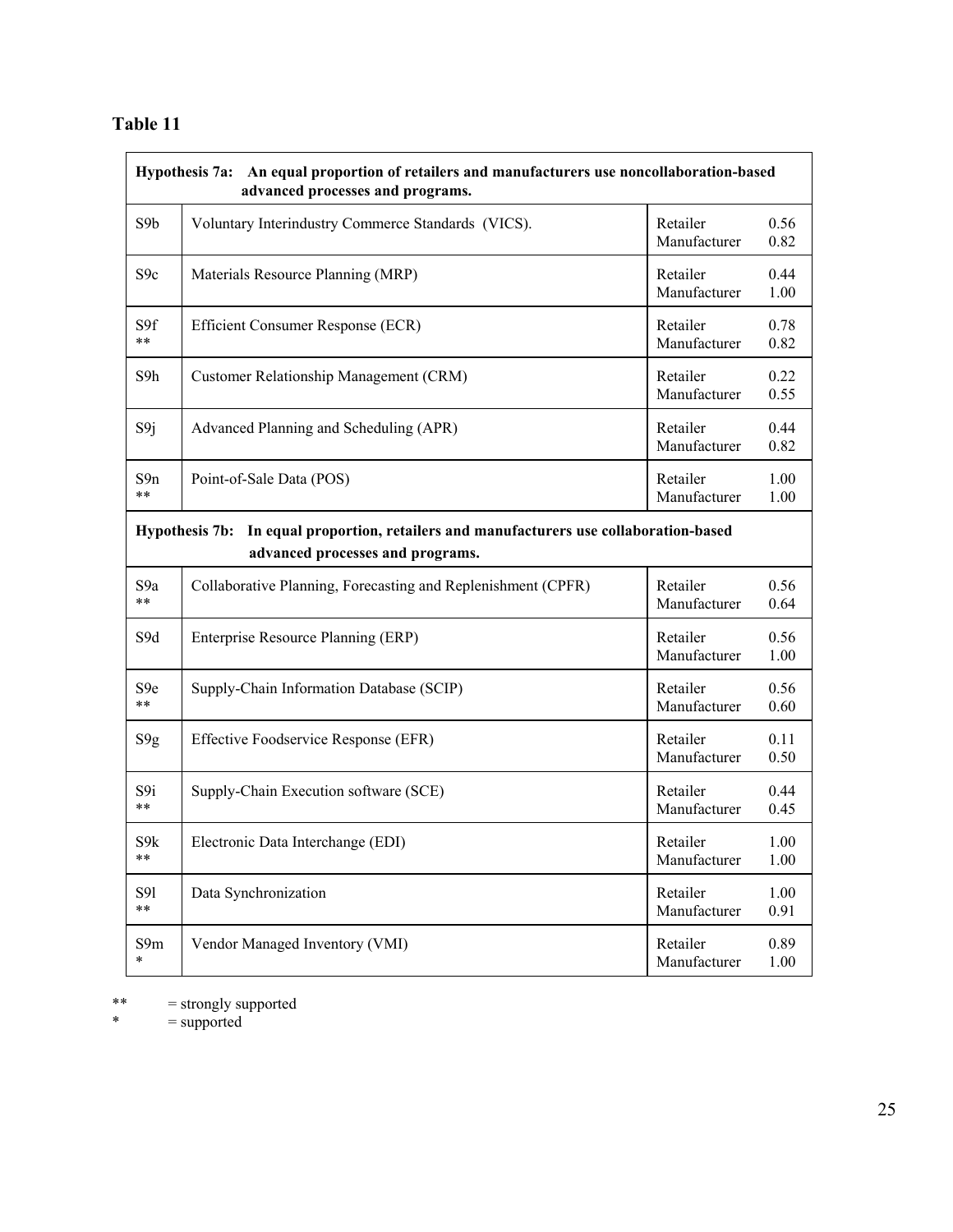## Use of Technology

Our research shows that the *effective use of technology is key to successful collaboration*. Consequently, this survey examines whether the lack of technology is a barrier to increasing the level of collaboration. Retailers and manufactures agree that it is, yet many respondents reported that they were using several different programs, such as MRP and EDI, that require the use of technology. *A possible conclusion could be that the lack of technological capability is not a barrier to collaboration, rather it is a lack of compatible technology between supply-chain partners.*

### **Summary**

Collaboration along the supply chain is desirable for both retailers and manufacturers because it has the potential to reduce costs and improve delivery of the goods to the ultimate destination, the consuming public. Both manufacturer and retailer respondents agree that collaboration is an important goal yet many have no formal collaboration efforts. The reasons given vary, but many cite *resource allocation as a significant barrier to increasing collaboration*. Our research supports this conclusion.

Robert Bruce, president of VCC Associates, summed it up nicely when he said, "The process is built on openness, trust and broad information- and data-sharing, as well as leveraging the strength, knowledge, capabilities and capacities of others to improve the process."<sup>1</sup> *The question of resource allocation is one that should be explored further by future researchers.* What kind and amount of resources are necessary to achieve a measurable ROI?

Trust is another issue that future researchers will need to explore in detail. Retailers and manufacturers both cited trust as a significant barrier to collaboration. Unfortunately, the scope of this project did not allow us to probe more deeply in this area. What are the issues that would lead retailers and manufacturers to distrust each other?

Finally, although retailers and manufactures have much in common in the types of data they want or are willing to share, they remain far apart on sharing freight costs. This refusal to share could lead to trust issues. In a recent survey conducted by Kurt Salmon Associates, one large retailer speculated that it was subsidizing freight costs for the smaller retailers in the same geographic area.<sup>2</sup> Not enough information to support this claim is available, but it may be an important area of focus for future researchers.